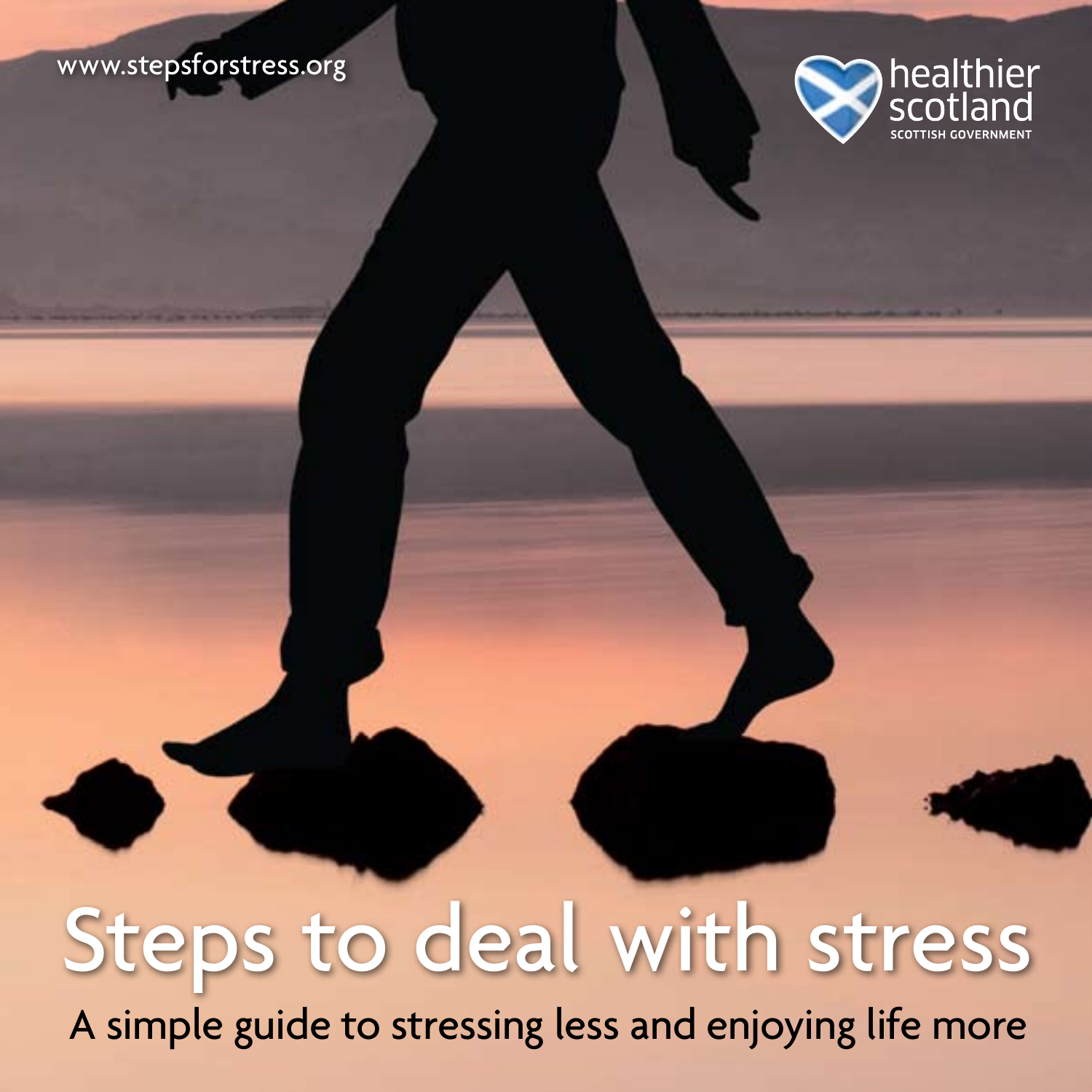## Stress can affect anyone

Stress doesn't just make you feel bad, it can also be bad for your health.

The good news is there are steps you can take to deal with it

This booklet contains some practical ways for you to start dealing with stress right now, and to stop it building up in future.

Research shows that small steps can make a big difference, so keep on reading...

### **CONTENTS**

| Recognising stress - Being aware of your stress |  |
|-------------------------------------------------|--|
|                                                 |  |
|                                                 |  |
|                                                 |  |
|                                                 |  |

#### Getting ready - Looking after yourself physically & emotionally

#### Coping better - Coping with difficult situations

### Learning from bad experiences

|--|--|

| Take action now - Practical things you can do to deal with stress |  |
|-------------------------------------------------------------------|--|
|                                                                   |  |
|                                                                   |  |
|                                                                   |  |
|                                                                   |  |
|                                                                   |  |
|                                                                   |  |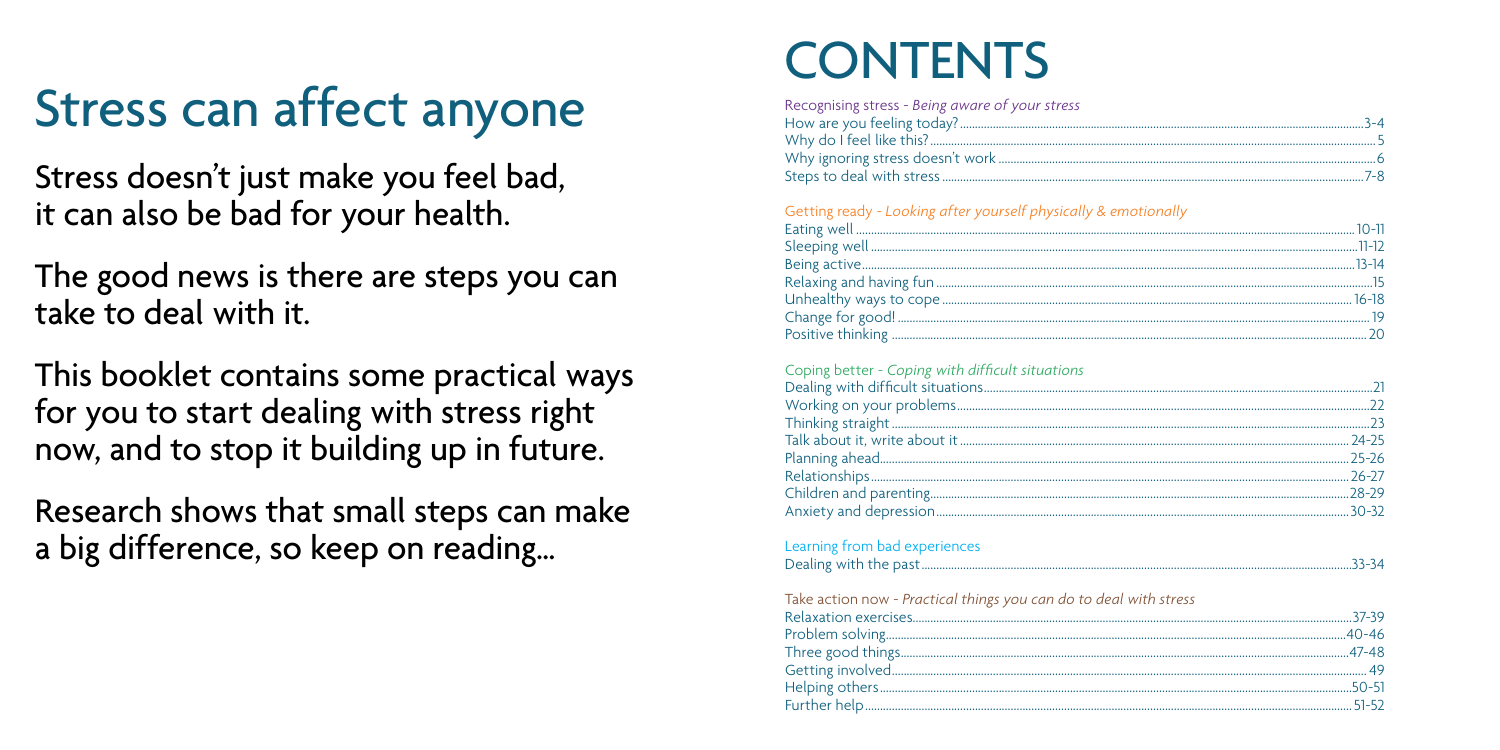## How are you feeling today?

The first step towards managing stress better is to realise when things are getting on top of us. Recognising a problem is the first step towards doing something about it.

Problems can pile up. There's a long list of things that can cause stress: money worries, unemployment, problems at work, family and relationship difficulties, childcare,

physical health problems, the pressure of being a carer, bad experiences in the past, being bullied, harassed or discriminated against...and many more.

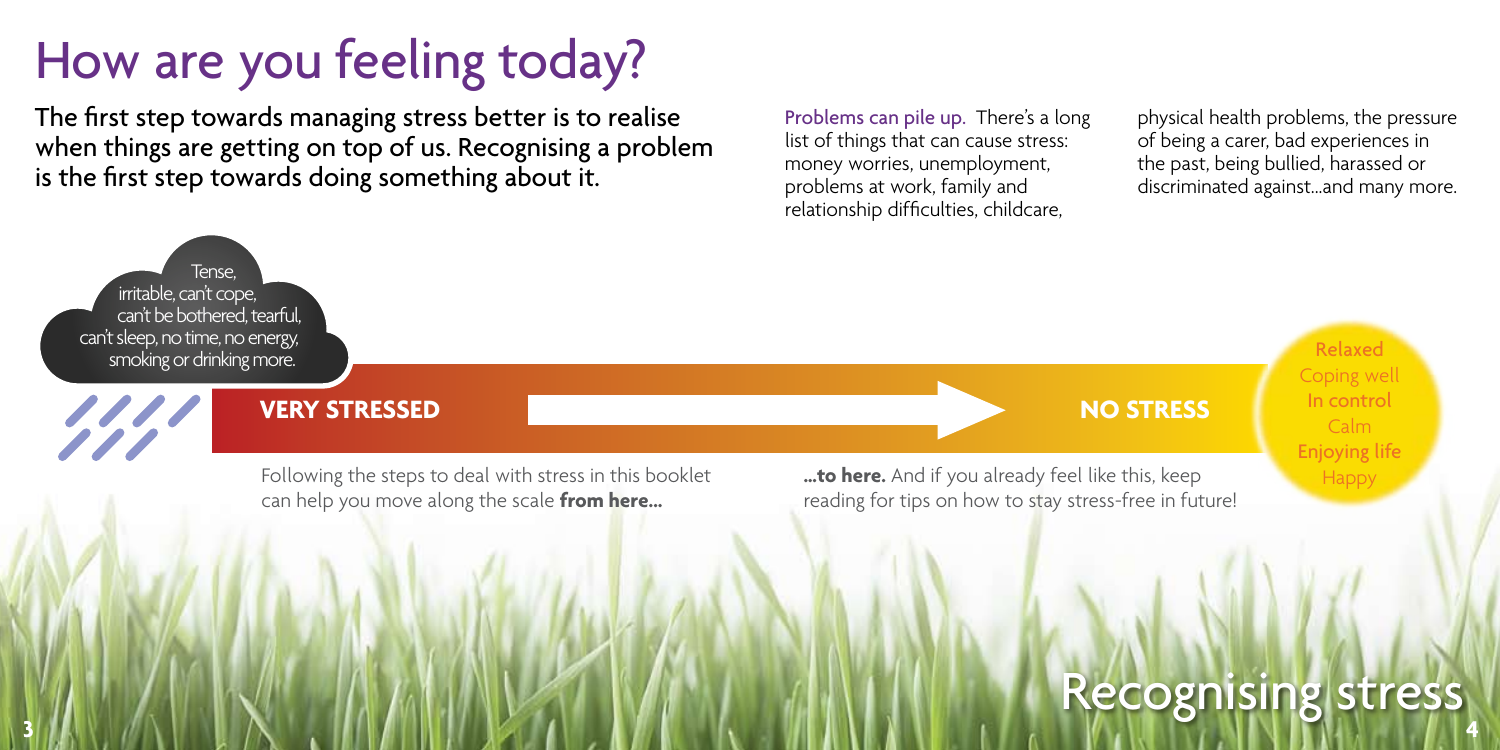## Why do I feel like this?

Our bodies usually cope well with short-term pressures, but too much stress for too long can make us unwell.

Most people can find the get-up-andgo they need to deal with a crisis.

But what if the crisis doesn't go away?

We can be so busy dealing with problems that we don't notice we're stressed. Our bodies have to keep on coping in the same way.

These are some of the signs of longterm stress:

- Being unable to get restful sleep so that we're tired through the day
- Eating more "comfort foods" which are full of fat and sugar
- Having less energy to take exercise
- Not feeling motivated to see people, or get things done
- Memory and concentration can get worse
- Our immune system weakens, increasing the risk of coughs and colds
- Back pain, headaches and stomach and bowel problems are more common too
- "It spirals out of control and before you know it, you're up the creek without a paddle." Jenny, Glasgow

### Why ignoring stress doesn't work

Facing up to problems actually reduces stress and increases our confidence.

Trying to avoid dealing with stress might seem sensible, but it usually just makes things worse.

Common ways of avoiding stress include trying to block out problems by drinking too much alcohol, ignoring bills or spending too much money.

Reading this booklet could be the first step towards facing up to problems. It will help you think about the difficult situations you might have been trying to ignore. Or the unhealthy things you might have been doing to cope with stress.

It will give you some practical, useful steps that lots of other people have used to start dealing with stress.

### Take action now!

Before you read on, why not try some simple relaxation exercises (page 37-39).

And now might be a good time to write down the things that are making you feel stressed. Use the 'My problem list' sheet (page 45-46).

### Recognising stress **5 6**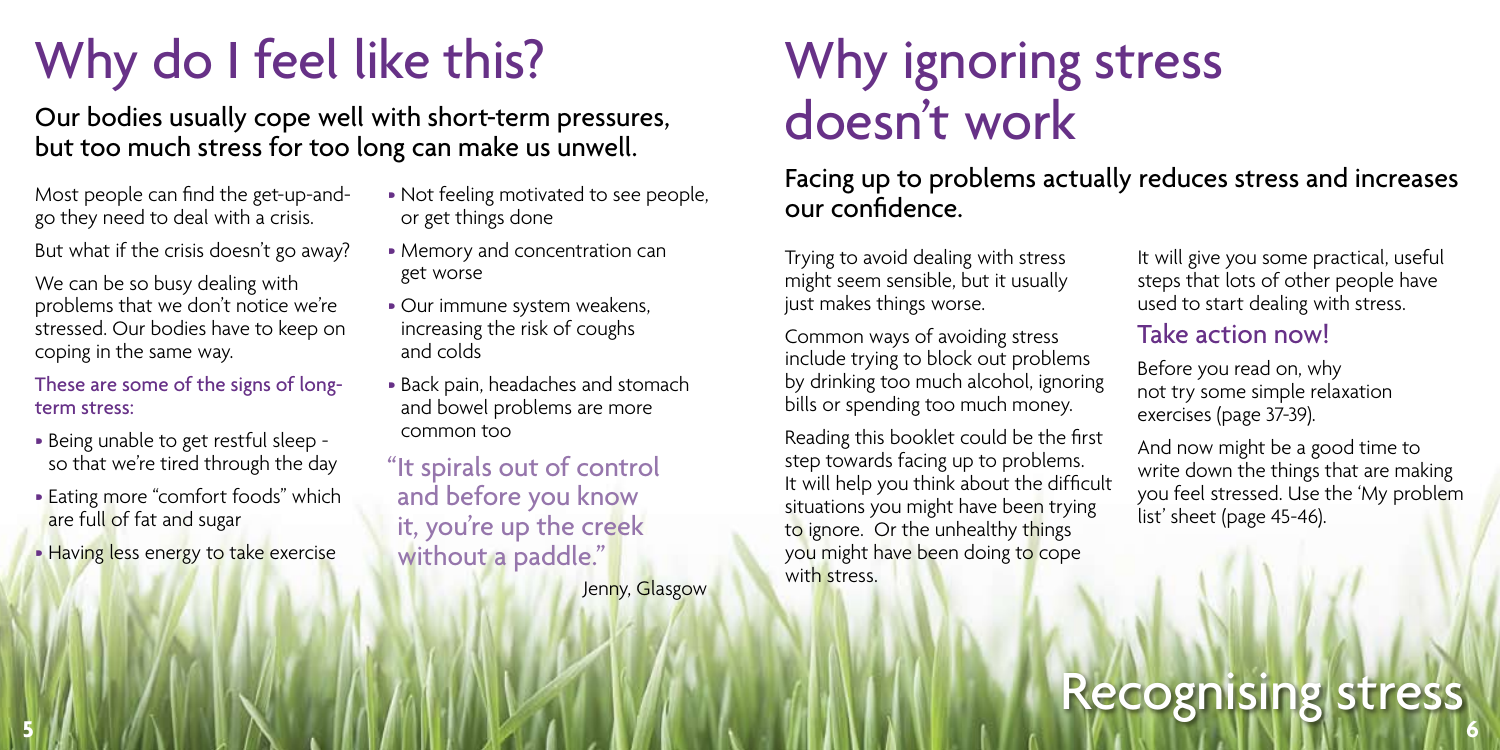### Steps to deal with stress

This diagram shows the steps you can take to control stress. We'll cover all the steps within this booklet, and we'll also give you sources for further help.

Read the whole booklet through if you like - or just dip into whichever bits are best for your own situation.

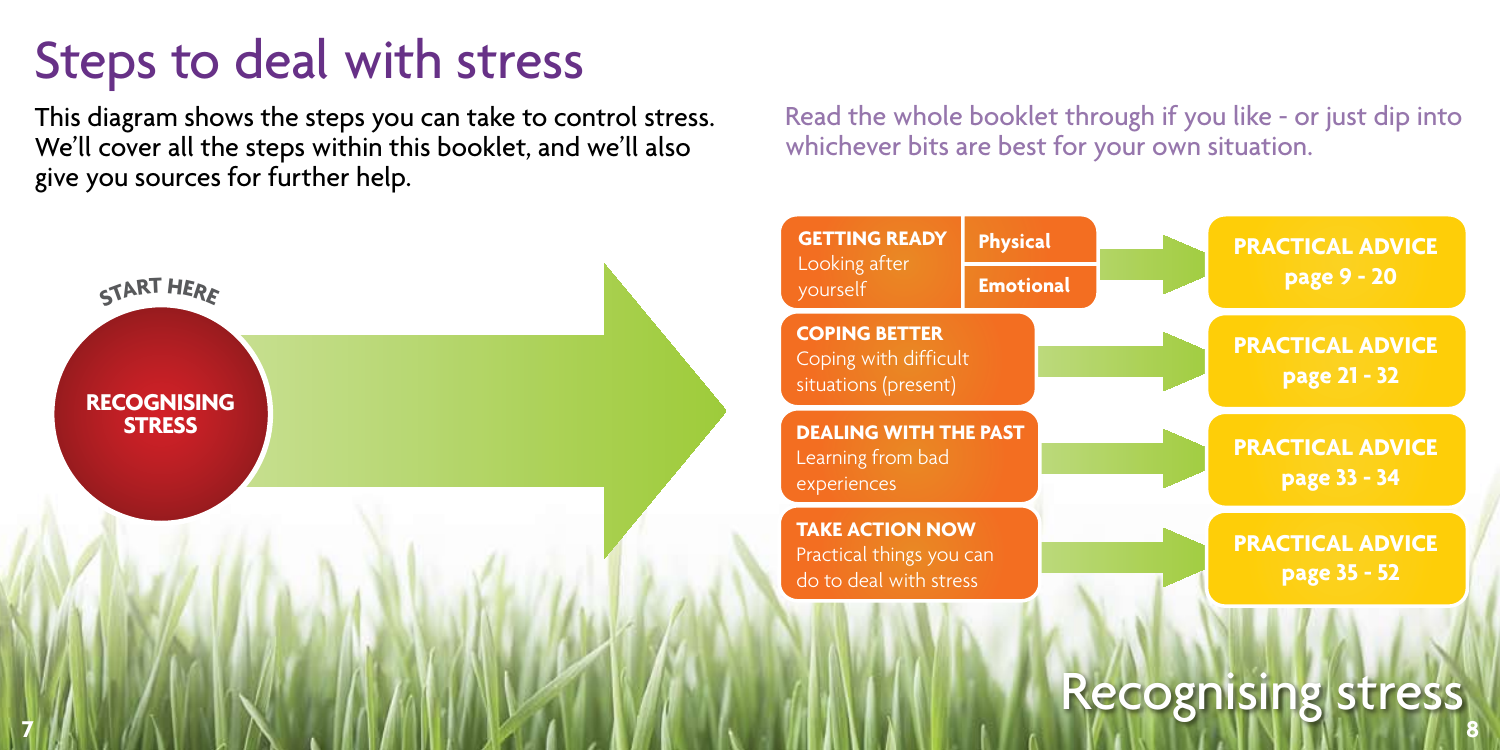## Getting ready **Eating well**

Dealing with stress can be hard work. To be able to take stress on, we need to look after ourselves.

- That means eating well, sleeping well, being active and cutting out things that are bad for us
- It also means learning to take time out to relax and have fun, and trying to think positively
- So get ready to start dealing with stress by first looking after yourself.
- Remember, you can change. Focus on the small steps that are most useful to you.

If we're stressed, it's more important than ever to eat well. Otherwise, it's like running a car on empty.

Healthy eating means doing things like:

#### Eating breakfast

Your granny was right, breakfast really is the most important meal of the day! Eating breakfast means you'll also be less likely to reach for unhealthy snacks before lunch. Choosing wholemeal toast, cereals or porridge helps to keep your energy levels up through the whole morning.

#### Sitting down with other people to eat your meals

Families who eat together are more likely to sort out problems and enjoy each other's company. Whether it's with the kids, your partner or people from work, being sociable at mealtimes can be a good thing.

#### Getting your 5-a-day

We all know we're meant to get 5 portions of fruit and veg every day, but it can seem like a lot. Try making some small changes, like chopping a banana into your cereal, or adding some vegetables into your spaghetti bolognese. Even a glass of orange juice is one of your 5-a-day, so it can be easier than you think.

#### Learning to cook

Cooking from scratch is a really healthy way to eat, as there will be less salt and more vitamins than in most ready meals and processed food. And learning how to do it can be fun. Watch some cooking programmes, get a recipe book or find a cookery class and give it a go.

Getting ready **<sup>9</sup> <sup>10</sup>**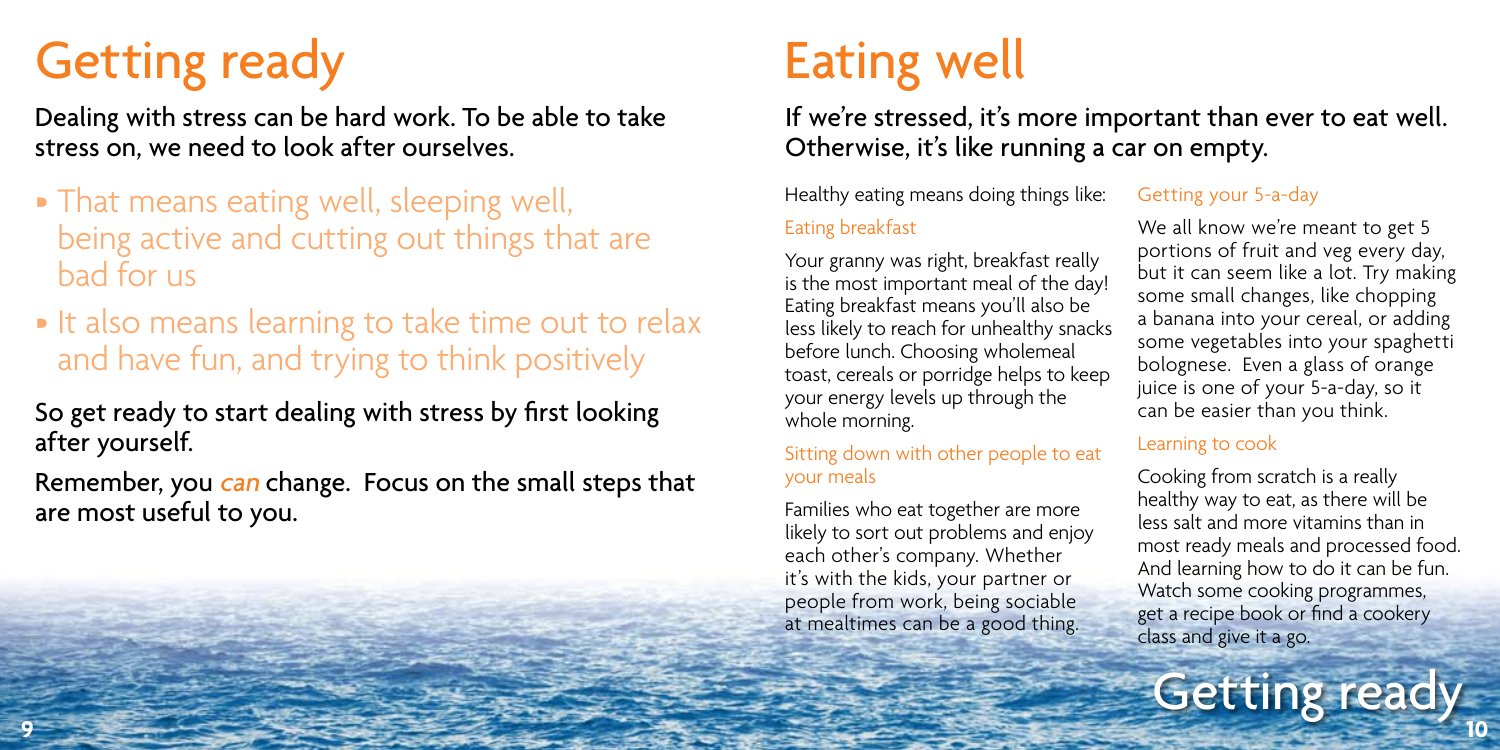

Cutting down on tea, coffee and 'energy' drinks

For more hints and ideas on eating well, go to www.takelifeon.co.uk

These all contain caffeine try cutting down if you feel anxious, panicky or sleepy.

## Sleeping well

Good sleep is essential but can be the first thing to go when we're stressed. This can lead to us feeling even more stressed.

Here are some things you can try to get a better night's sleep.

#### Your bedroom

- Don't have a TV, computer or games console in your bedroom – try to keep it as a calm place to relax
- Cut out light blackout blinds or an eye mask are good for this
- Block out noise with earplugs

#### During the day

- Try not to take naps
- Try not to think about sleep too much
- Cut down on caffeine
- Be physically active

#### Before bed

- Have a regular bedtime routine
- Relax with a warm bath
- Avoid heavy meals for at least two hours
- Avoid alcohol for at least three hours
- Switch the TV off half an hour before you go to bed
- Set an alarm to avoid "have I slept in?" panics. Surprisingly, having a regular wake-up time is more important than a regular bedtime. To avoid clock-watching make sure the clock is facing away from you.

#### Can't sleep?

- Go to a different room for a while and do something that's not mentally challenging
- Have a warm, milky, caffeinefree drink
- Try a relaxation exercise (page 37-39)
- Don't lie in or nap to compensate the next day

#### Still can't sleep?

Concerns often disrupt our sleep. Try thinking about them, and what you might do about them, during the day. Writing them down before you go to bed can also help you put them out of your head. You could try using the 'Problem solving' steps (page 40-41) and the 'My problem list' (page 45-46).

**Getting ready**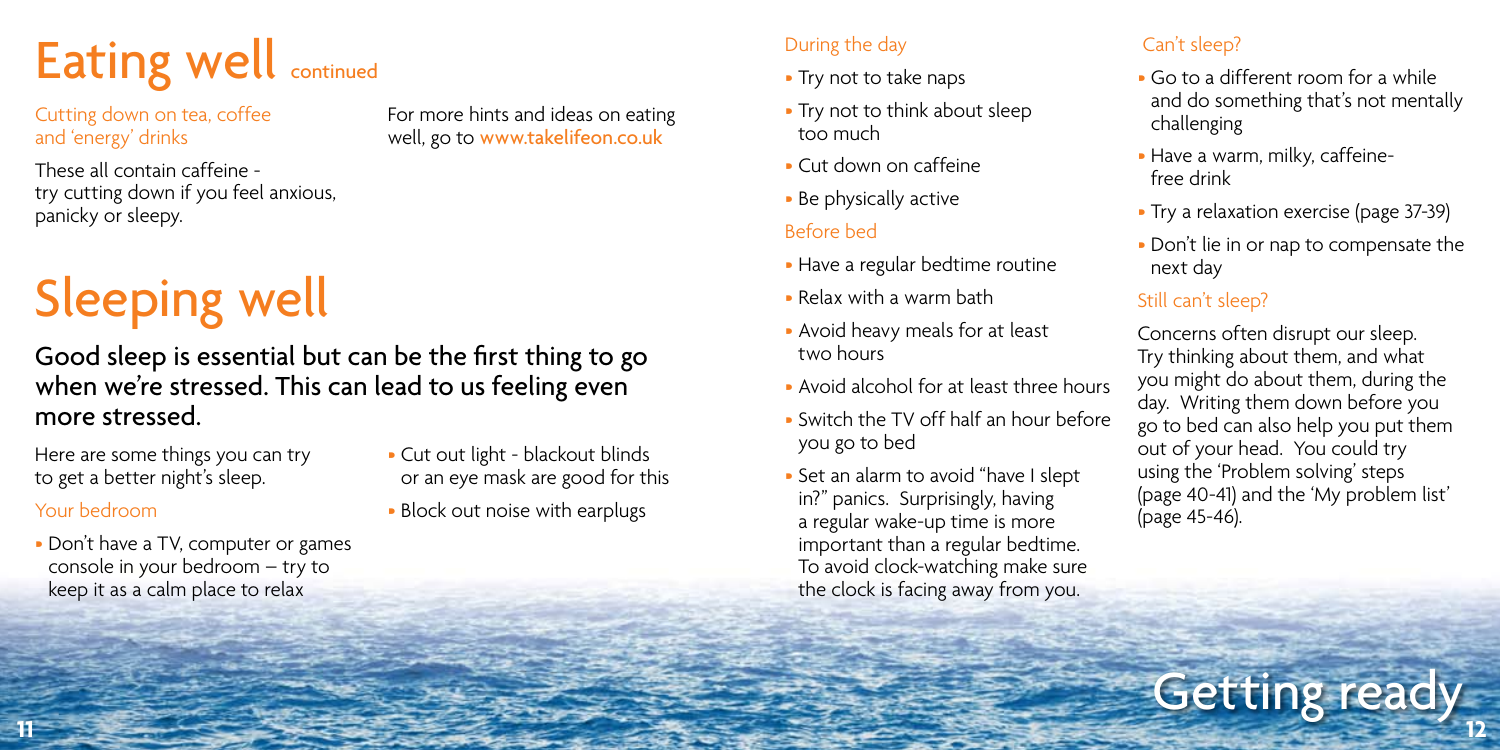### Being active

### We all know being active is good for us. But what kind, how much, and where?

Well the good news is you don't have to join a gym. Walking briskly for a total of 30 minutes, 5 days a week will not only reduce stress levels, but will also help reduce your risk of heart disease, cancer and diabetes.

You don't have to do it all at once either. Three lots of 10 minutes works just as well, and makes it easy to fit into everyday life.

#### Try these other easy steps:

#### Friendly stroll

Going for a walk with a friend is a great way to spend an evening and a lot cheaper than going to the pub. Joining a walking group is fun and sociable too – find one near you at www.pathsforall.org.uk

#### Get out with the kids

Chasing your kids around the garden or having a kick-about in the park is good

for you and fun for them. Swimming is also a great way to get exercise with the kids.

#### Leave the car

When you pop out to the local shop for the paper, or you drop your kids off at school, why not walk instead of taking the car?

#### Stop the bus

Get off the bus a couple of stops early on your way to work.

#### Get out at lunchtime

Why not go to the shops or the park at lunchtime? The walk will also make you feel more awake in the afternoon.

#### Take the stairs

Try taking the stairs instead of the lift or the escalator.

#### Gardening

Gardening counts as exercise, and it's a great way to make yourself feel better about the weeding. Growing vegetables is great fun for kids.

#### Green spaces

Research shows getting out to a green space can boost your mood. It's great for your kids too. So whether it's a walk round your local park or a climb up a hill, go for green!

#### Find a class

There are loads of classes that you can join at your local sports or community centre. They're great for relaxation and meeting people too.

#### Sign up for a charity run

Either by yourself or with a group of friends. It's a great way to get fit and do something worthwhile into the bargain.

#### On your bike!

Kids and grown-ups can all feel the benefit of cycling. If you don't know where to go ask your local bike shop.

#### Join a gym

Yes, we know we said you didn't have to. But remember that most council-run gyms offer discounted memberships and leisure cards. And most gyms are full of people like you who are there to do a wee bit of exercise – not train for a marathon!

For more information on a range of activities in your area visit www.activescotland.co.uk

Getting ready **<sup>13</sup> <sup>14</sup>**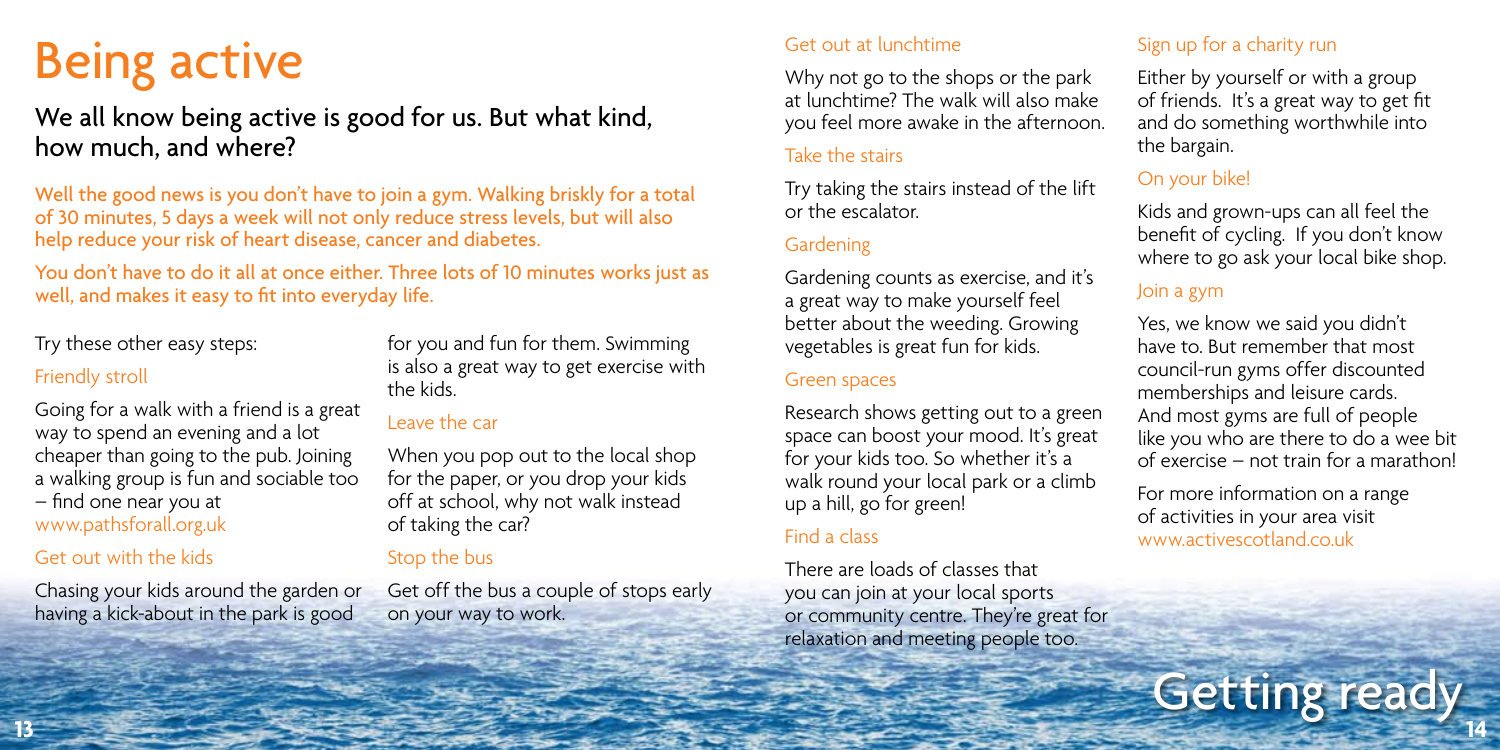## Relaxing and having fun

Taking a break from your hectic life - even a small one – can stop stress building up.

Being stressed can stop us doing the things we usually enjoy. But missing out on those things is also one of the causes of stress.

Are there things you used to love doing, but haven't done recently because of the pressure you're under? Making time to relax and have some fun is an important part of beating stress - even if you don't feel like it to start with.

### Some things others have enjoyed doing are…

- Going for a walk, with the dog if you've got one
- Baking a cake, and sharing it with someone

• Deciding to learn something new for example, taking an evening class in something you've always

- Making time to play with your kids, at home or at the swings
- Meditation and deep relaxation

Learning how to clear our minds takes practice, but it's a really good way to relax and de-stress.

Try the relaxation exercises in this booklet (page 37-39).

Also look for meditation classes, books, CDs and DVDs in libraries or search online.

wanted to do

## Unhealthy ways to cope

### People often drink, smoke or use drugs to relax.

But instead of helping us cope, these things may make stress worse - and can damage health.

### Alcohol

Getting ready **<sup>15</sup> <sup>16</sup>**

#### How much is OK?

- Drinking to escape or forget problems can make things worse
- Women should drink no more than 14 units of alcohol per week (and no more than 3 units in any one day which is approximately 2 small glasses of white wine)
- Men should drink no more than 21 units of alcohol per week (and no more than 4 units in any one day which is approximately 1 and a half pints of beer or just over 1 large glass of red wine)

At least two days every week without alcohol gives your liver a break and helps keep the pounds off.

#### Drinking more than this can make stress worse because:

- Alcohol disrupts sleep, leaving us tired and irritable
- Hangovers make concentration harder and even simple tasks more difficult
- Alcohol can make feelings of anxiety and depression worse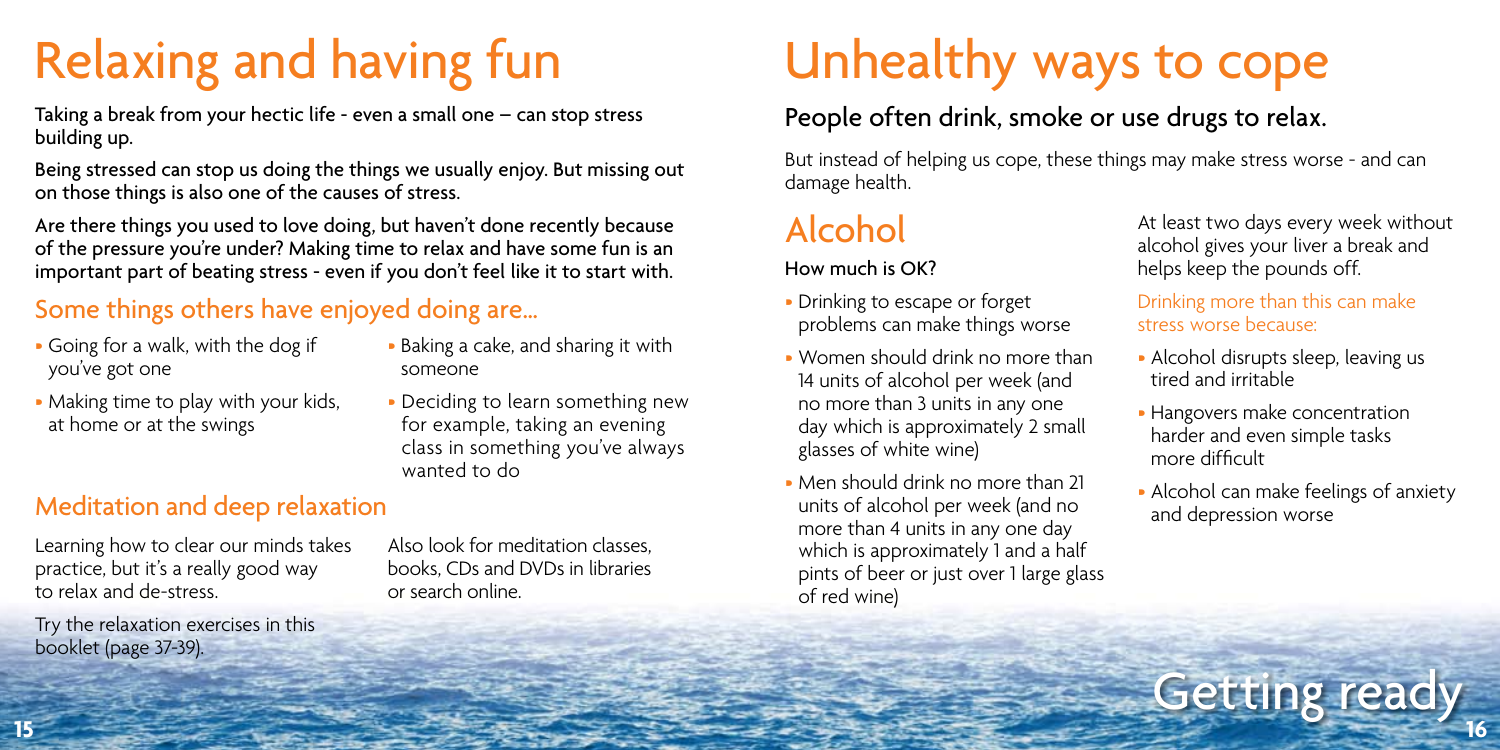### Alcohol continued and the state of the Smoking Smoking

- Drinking can result in stressful financial difficulties
- Knowing we're drinking too much can be stressful in itself

To talk to someone in confidence about alcohol, call Drinkline free on 0800 7 314 314

"It affects your mind, so obviously it's hidden away temporarily. The next morning when you wake up it's just back there again... It's a false economy." Dave, Dundee

### Drugs

#### Street and prescription drugs

unpredictable, as can taking more of a prescription drug than you're meant to.

Using drugs in combination or with alcohol is definitely not a good idea and can lead to overdose.

Using drugs robs us of time and energy - things we usually don't have much of when stressed.

The damage they can do to our health, relationships and finances causes further problems and puts us in an even worse position to deal with stress.

For more help and information on drugs, call Know the Score free on 0800 587 5879 www.knowthescore.info

It's a very widely held misconception that smoking helps you relax. It actually has the opposite effect on your body by speeding up your heart rate. You can test this effect for yourself simply by taking your pulse before and after you light up.

Also, think about how stressed you feel when you're somewhere you can't smoke.

### The effects of street drugs can be  $\Box$  Using drugs robs us of time and energy  $\Box$  Better ways to cope

It's OK to be stressed sometimes – it happens to everyone.

What's important is to deal with it in positive ways, not in ways that damage our health, our relationships and our wallets.

In situations like this try breathing deeply in much the same way you do when you smoke. You might find this helps give you a feeling of calm.

For advice and information on stopping smoking, please visit www.canstopsmoking.com from NHS Health Scotland.

For hints and tips on how to stop smoking you can also contact Smokeline free on 0800 84 84 84 the national stop smoking helpline.

If we rely on drugs or alcohol to help us cope, we can find ourselves in real trouble.

Learning to relax, being more active, getting involved with others and talking or writing about how we feel are all better ways to cope.

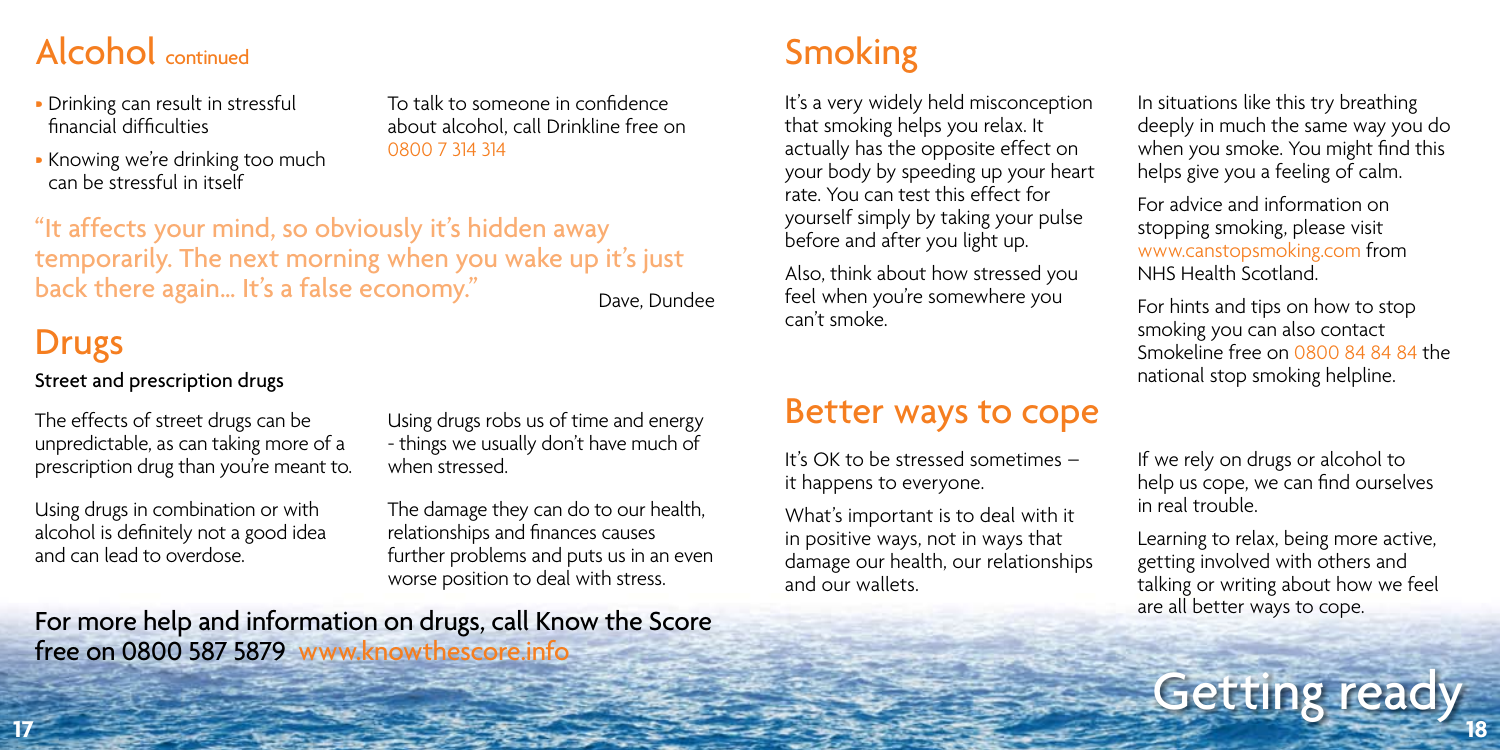## Change for good!

### Making lasting changes to your health can be hard. Here are some steps that can help.

Choose what *you* want to change. Be SMART - set, and write down, goals that are:

#### **Specific**

Rather than 'get fit', a better goal would be 'to take a brisk walk after lunch on Mondays, Wednesdays and Fridays'.

#### **Measurable**

Set goals that can be measured. 'Get fit' is hard to measure, but it's easy to know if you walked for half an hour on Monday, Wednesday and Friday or not.

#### Achievable

Start small and set goals that are within your reach.

Relevant

Choose changes that make sense for you.

#### **Timely**

Set a target date. Without one, it's easy to put off making the change. And give yourself a (healthy!) treat when you achieve a goal.

### Getting ready **<sup>19</sup> <sup>20</sup>** Remember, things won't always go your way, but keep at it and you'll find that you can start to make small changes for the better.

## Positive thinking

Sometimes we find it easier to tell ourselves we can't do things, even before we've tried them. Becoming more positive can help us deal with stressful situations better.

#### Small steps

We often think that in order to change we need to do something radical. However the research shows that when people make small changes there can be a big difference to how they feel.

#### Drop the label

Do you give up on things easily, or avoid certain situations because you label yourself as 'unsporty' or 'thick'? Be careful about using labels like these to describe yourself. They limit what you can and will do.

#### Learn to be optimistic

Try not to say or think things like "things always go wrong" or "I never get it right". There are usually lots of reasons why things go wrong. If you are making critical remarks to yourself be as specific as possible. See setbacks or failure as temporary, rather than permanent.

### Positive people are less likely to feel stressed.

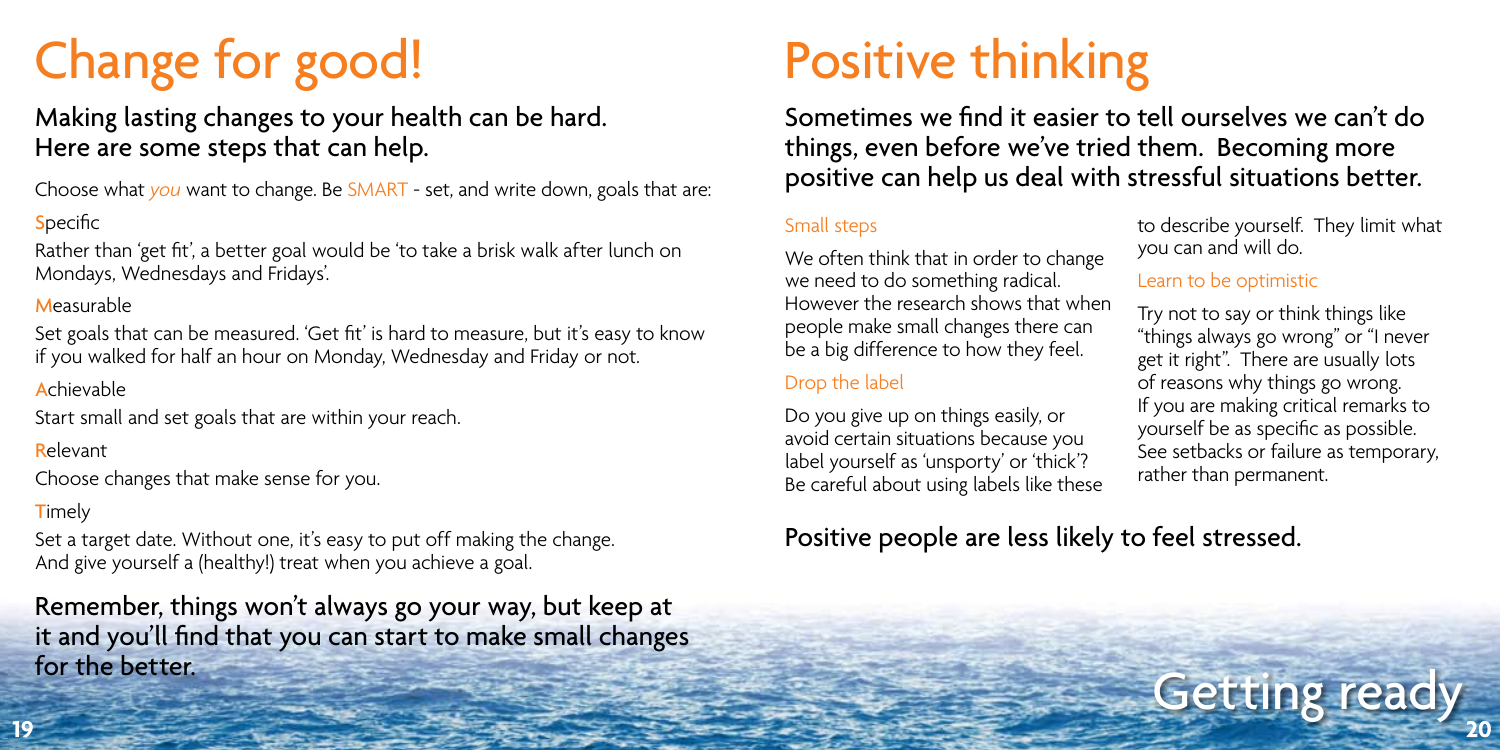## Dealing with difficult situations

The next step in dealing with your stress is to deal with difficult situations that are happening to you right now.

- Everyone faces problems or difficult situations in their lives, and those problems can lead to stress
- Sometimes situations are outside our control, and we may have to accept we can't change them
- Stress can sometimes make problems seem worse than they are. This section helps to give you the confidence to cope better

## Working on your problems

Taking steps to deal with your problems will make you feel better able to cope with them.

#### Top tips include

- Dividing problems into small bitesized pieces and dealing with them one at a time
- Trying to deal with problems as they arise so that they don't get worse
- Prioritising what has to be dealt with now and what can wait

Turn to the following pages for some suggestions on common problems:

- money worries (page 42)
- relationship problems (page 26-27)
- unemployment or the threat of redundancy (page 42-43)
- difficulties with children or parenting (page 28-29)
- problems at work (page 43)
- discrimination or unfair treatment (page 43)
- family problems (page 43)
- the loss of a loved one (page 44)
- illness (page 44)
- caring for someone who's ill or disabled (page 44)
- domestic abuse (page 44)
- crime (page 44)

Now might be a good time to try the practical problem solving exercise (page 40-41).

**Coping better**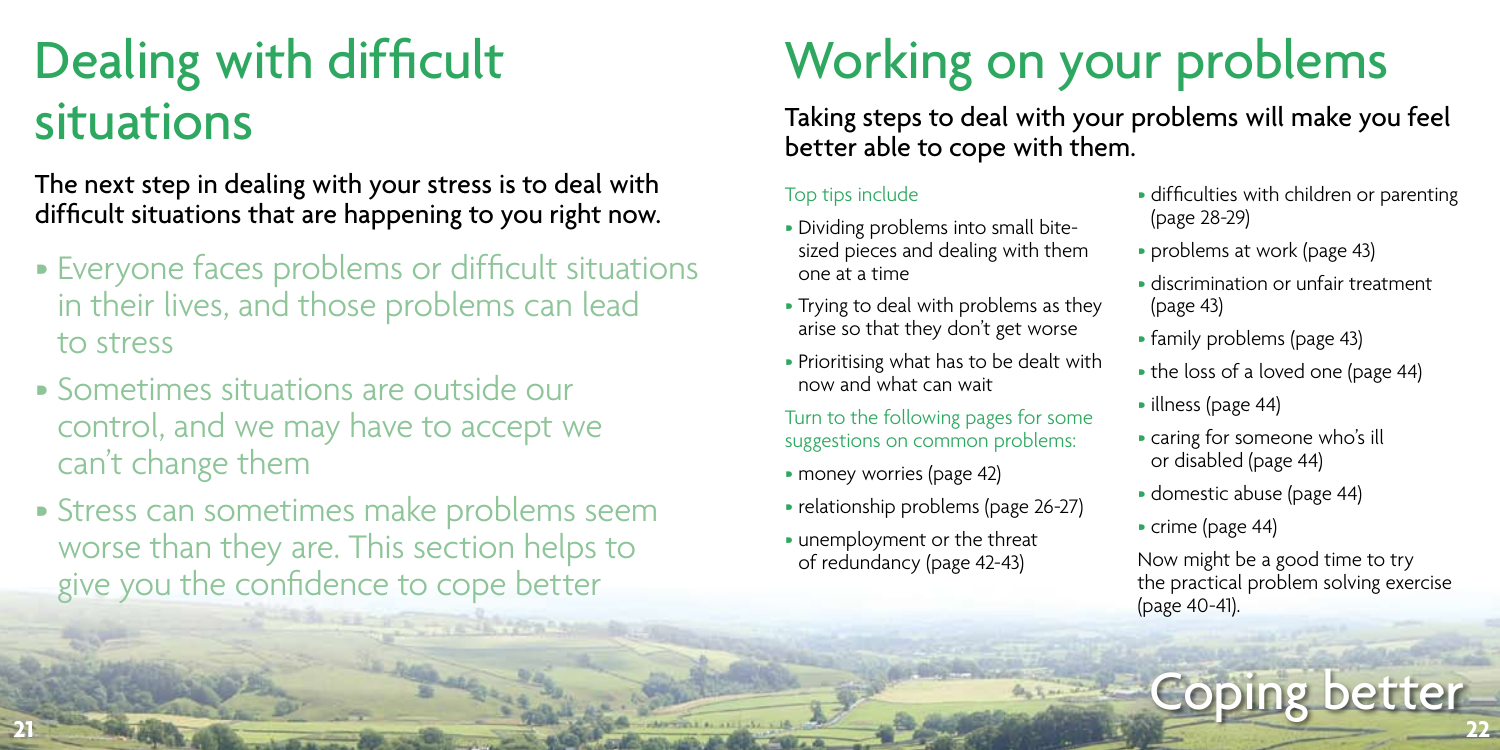## Thinking straight

### Stress can make us think irrationally.

If we're worrying about our problems all the time, we might start expecting<br>the worst, and become more pessimistic. And we might blow things out **be the first step towards dealing with things.** the worst, and become more pessimistic. And we might blow things out of proportion.

Stress can twist our thoughts so that we can't think straight, and that makes it more difficult to do something positive to deal with problems.

If you think this might be happening to you, think about these questions in light of your own worries:

#### What's the worst that could happen?

#### What if someone else I know was in my shoes. What would they do? How would they react?

#### Are my thoughts based on real facts? Is there another way to think about things?

Being optimistic can be hard when you're in the middle of a difficult situation, but trying to sort out fact from fiction in your head might help you think more clearly and cut worries down to size. It sounds daft, but hoping for the best can often mean that the best will happen.

### Take action now

Coping better **<sup>23</sup> <sup>24</sup>** You could also try the 'Three good things' exercise at the back of this booklet (page 47-48). Research shows that focusing on the good things that happen can make us feel more optimistic.

## Talk about it, write about it

You don't have to solve every problem on your own. Sometimes you need help. Talking about your feelings can

Lots of us find it hard to start talking about difficult problems. Sometimes it's embarrassing to talk about feelingsand sometimes we don't actually know exactly what's wrong. But sharing a problem can ease stress, even if you can't find an answer straight away.

#### Who?

If you have a personal or emotional problem, the right person for you to talk to might be someone who knows you really well. But you have to be able to trust them to take you seriously and to keep your business private.

This might be difficult, especially if friends and family are actually part of the problem. If so, it might be better

to speak to a professional person first. Call Breathing Space free on 0800 83 85 87 to talk confidentially about anything that's getting you down. Or speak to your GP for advice.

#### What?

Sometimes it's difficult to know what the problem actually is. If your friend or your GP were to ask you "what's wrong?" do you know what you would say? If you can't pin down the facts, you can still talk about feelings. If there's more than one feeling, try to say or list them all. For example, someone might say "I just feel exhausted all the time" and "I feel so angry I could just.......".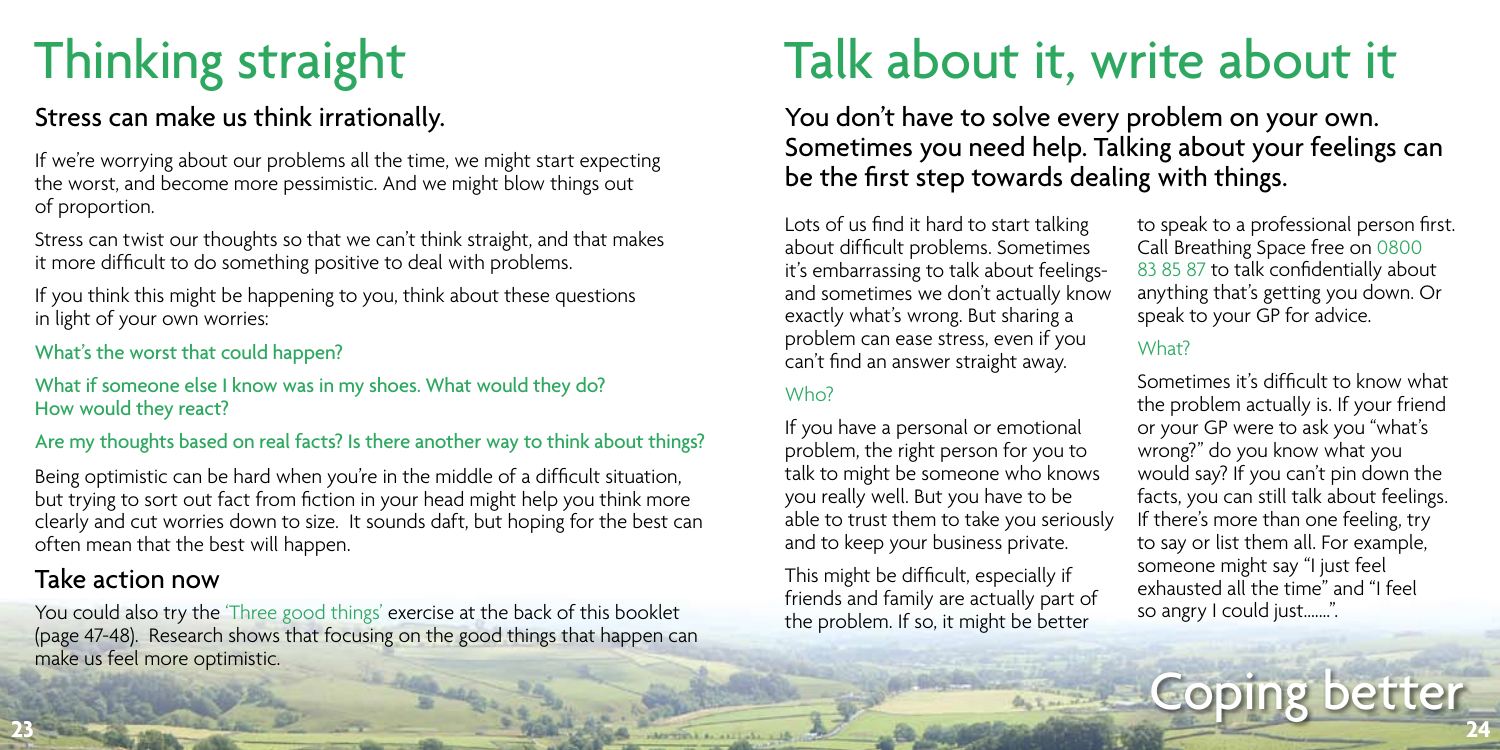### Talk about it, write about it continued

#### How?

If you think you'll have trouble saying what's on your mind, write it down on a piece of paper first. Sometimes this is enough to shrink worries down to

size. Try using the 'My problem list' (page 45-46), and show your list and this booklet to the person you want to talk to if you think that will help.

## Planning ahead

Stressful times are sometimes unavoidable. Planning ahead can help us cope better.

#### Learn to say 'no'

It's easy to keep saying 'yes' - especially to friends, family and work colleagues.

You can't do everything and look after yourself. Be realistic about how much spare time and energy you have.

#### Hard times ahead

If you know you have a difficult time (like moving house or changes at work) coming up:

• arrange to get help if you can

- see what other responsibilities you can offload or put off
- pay extra attention to sleeping and eating well

Relationships

- step up fun, physical activity and relaxation to compensate
- take some 'me-time' each day to do things you enjoy, even if it's just for 10 minutes
- have a change of scene

### They're a source of support and help keep us happy and well. But when relationships go wrong, they can cause lots of stress.

#### Good communication

Strong relationships rely on good communication, whether they're with friends, partners or family members. Set aside a regular time to talk through important issues and let each other know how you're feeling.

#### Positive v negative comments

During the conversations you have with your partner, friends or loved ones, think about how many positive and constructive comments you make (such as asking questions, being kind, listening or smiling) compared to the negative and destructive ones (hostility, anger, shouting, mocking).

**Coping better**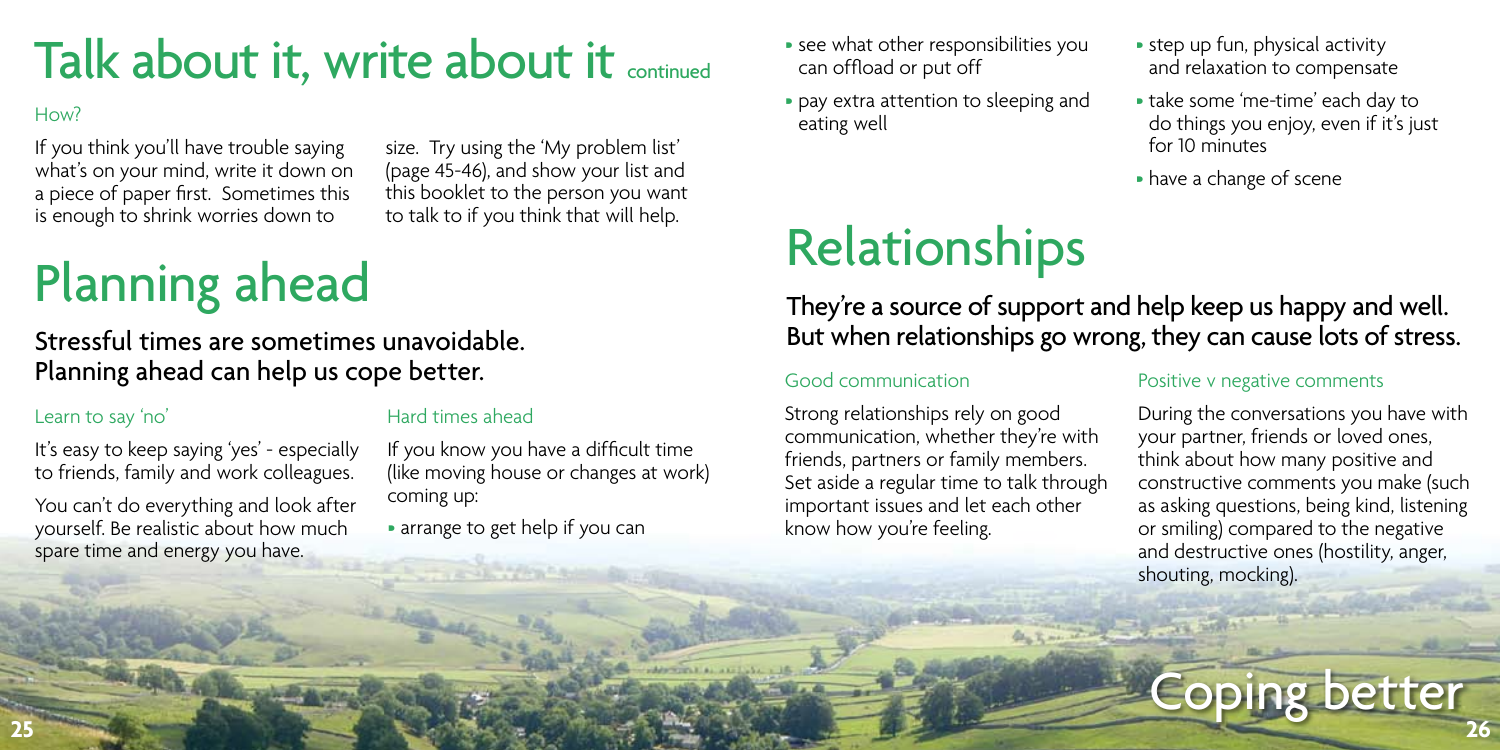## Relationships continued

People in good relationships make far more positive comments about their partner than they do negative ones. Check out with your partner how they think you respond to them.

People will get more out of their time with you if you can…

- Look at them in the eye as you're speaking
- Ask questions about what they're doing or feeling
- Be interested in what they have to say
- Try to be encouraging and positive
- Celebrate their good news and successes

#### Arguments

Frequent arguments can damage relationships. Couple counselling from Relationships Scotland could get you talking more easily again call 0845 119 2020 for details.

#### Domestic abuse

You shouldn't ever be afraid of your partner. If they are using violence, threats or intimidation, that's domestic abuse. For advice and support, contact the Domestic Abuse Helpline free on 0800 027 1234.

#### Splitting up

Keeping on good terms can be especially important if you have children.

Family mediation from Relationships Scotland could help. Call 0845 119 2020.

## Children and parenting

### Family life can be rewarding but is a common source of stress.

#### Babies and infants

Looking after babies and small children can be stressful, but remember, this stage doesn't last long.

- Try and find time for yourself make sure you look after yourself and stay healthy
- Sleep whenever you can
- Take time to relax you could do a quick relaxation exercise (page 37-39)

#### Postnatal depression

If you feel low, anxious or find yourself crying a lot, tell your doctor. Postnatal depression is common - around 1 in 10 mums get it.

It can be treated and most mums recover well.

Remember that with all the changes and pressures a baby brings, fathers can feel down too.

#### Older children

Once they're fed, warm and safe, the best thing you can give them is your time.

Spending time with your kids is also a great way to get your mind off other worries.

#### Behavioural problems

If you are worried about your child's behaviour speak to your GP.

**Coping better**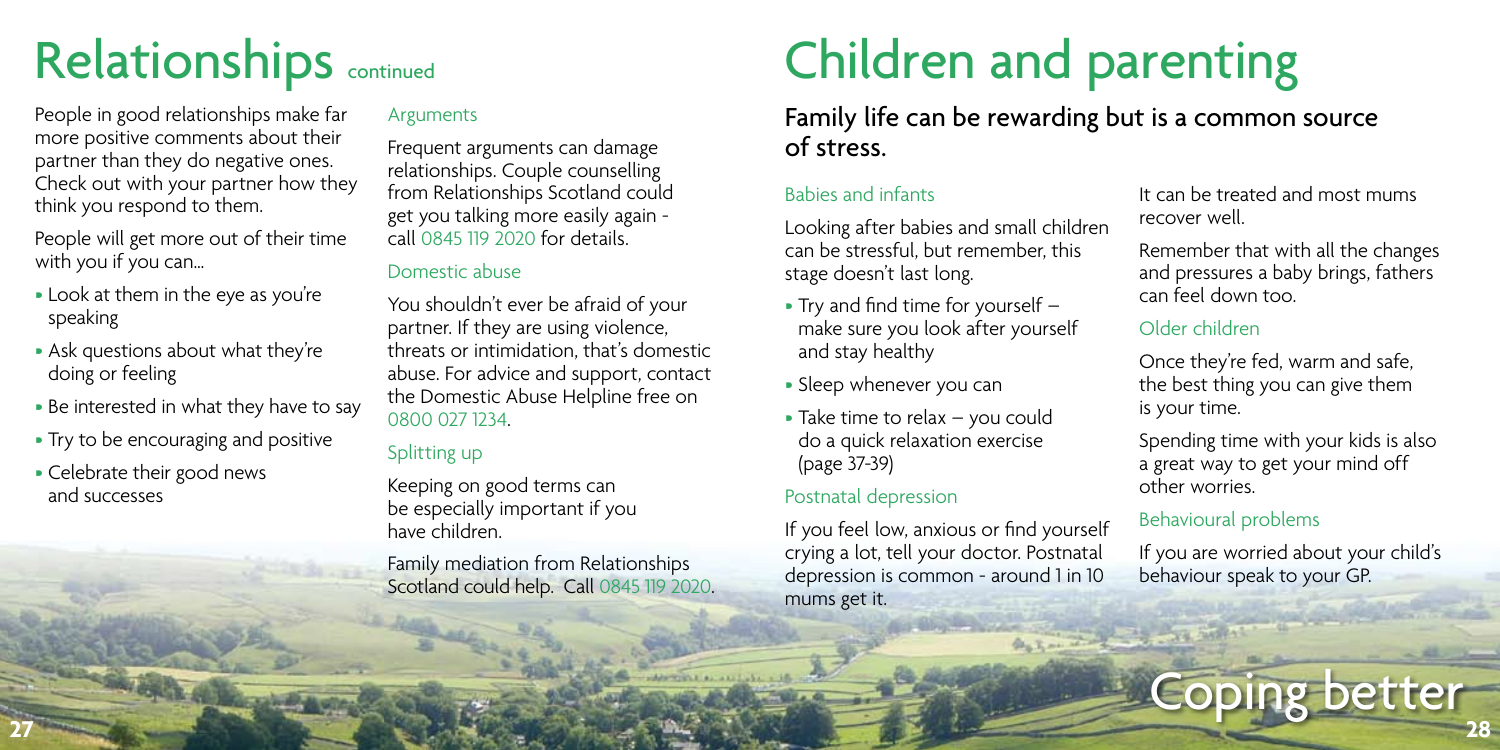## Children and parenting continued

#### Bullying

Help is available, you should speak to your child's school. They have a duty to tackle bullying. This includes helping bullies to change their behaviour.

#### Looking after yourself

Your child's needs are important, but so are your own. If your stress makes you ill you might not be able to help them at all.

Look after yourself by getting a little 'me-time' each day to relax, have fun and enjoy life.

#### Losing your temper

Children often don't understand the pressure you're under - or that they can put you under!

If you find yourself losing your temper a lot, it could be a sign that you need to take steps to control your stress.

### For advice and support on all parenting issues - Call Parentline free on 0808 800 2222.

## Anxiety and depression

Living with stress all the time greatly increases the chances of becoming ill with depression or anxiety and of experiencing panic attacks.

#### Anxiety

A little worry keeps us safe, but constant worrying isn't normal.

Trying the steps to deal with stress in this booklet can help with anxiety, but anxiety is often a deeper issue and you may need extra help. Speak to your GP.

#### Panic attack

Pounding heart? Can't breathe? Feelings of dread?

You could be having panic attacks. They're common in people with high stress levels.

See your doctor as soon as you can to check out any physical health problems and to get help to deal with panic attacks.

Panic attacks are frightening and can make living a normal life very difficult, but they can be sorted. Call the No Panic Helpline free on 0808 808 0545.

#### Depression

Ongoing stress can lead to depression which affects our energy and concentration, making life even harder and more stressful.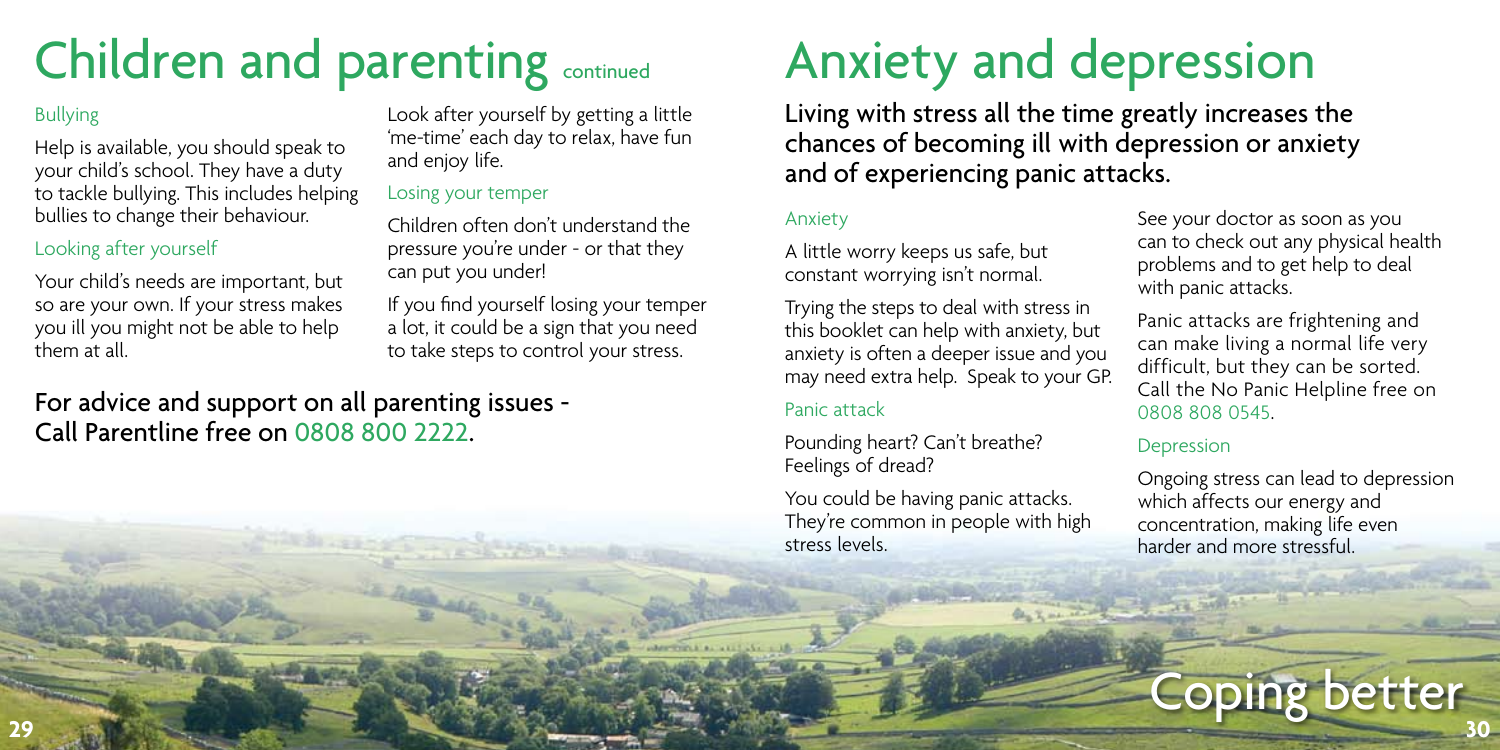## Anxiety and depression continued

#### Help for anxiety, panic and depression

- Try to get more physical activity
- Talk through your problems with someone you trust
- Call a confidential helpline like Breathing Space
- Write about your problems
- Speak to your doctor about how you're feeling

Try calling a helpline like Breathing Space free on 0800 83 85 87. This is an advice line for people experiencing low moods, depression

"It's a horrible feeling… as if a black cloud is over you really… and you can't seem to progress or deal with things the way you want to." Saif, Edinburgh

or anxiety and is available 24 hours a day at weekends (from 6pm Friday to 6am Monday) and from 6pm to 2am Monday to Thursday.

### Further help for more serious mental health issues

#### Depression Alliance Scotland

Support groups for people with depression - 0845 123 23 20

#### NSF Scotland

For adults and young people with ongoing mental health problems - 0131 662 4359

#### Penumbra

Support services for people with mental health problems - 0131 475 2380

#### SAMH infolines

Support services and information on mental health issues call free on 0800 917 3466

### Thinking about suicide?

- If you are feeling suicidal you can contact Samaritans on 08457 90 90 90 24 hours a day, 7 days a week
- If you are ill and feel it can't wait you can call NHS 24 free on 08454 24 24 24
- If you think you need an emergency ambulance you should dial 999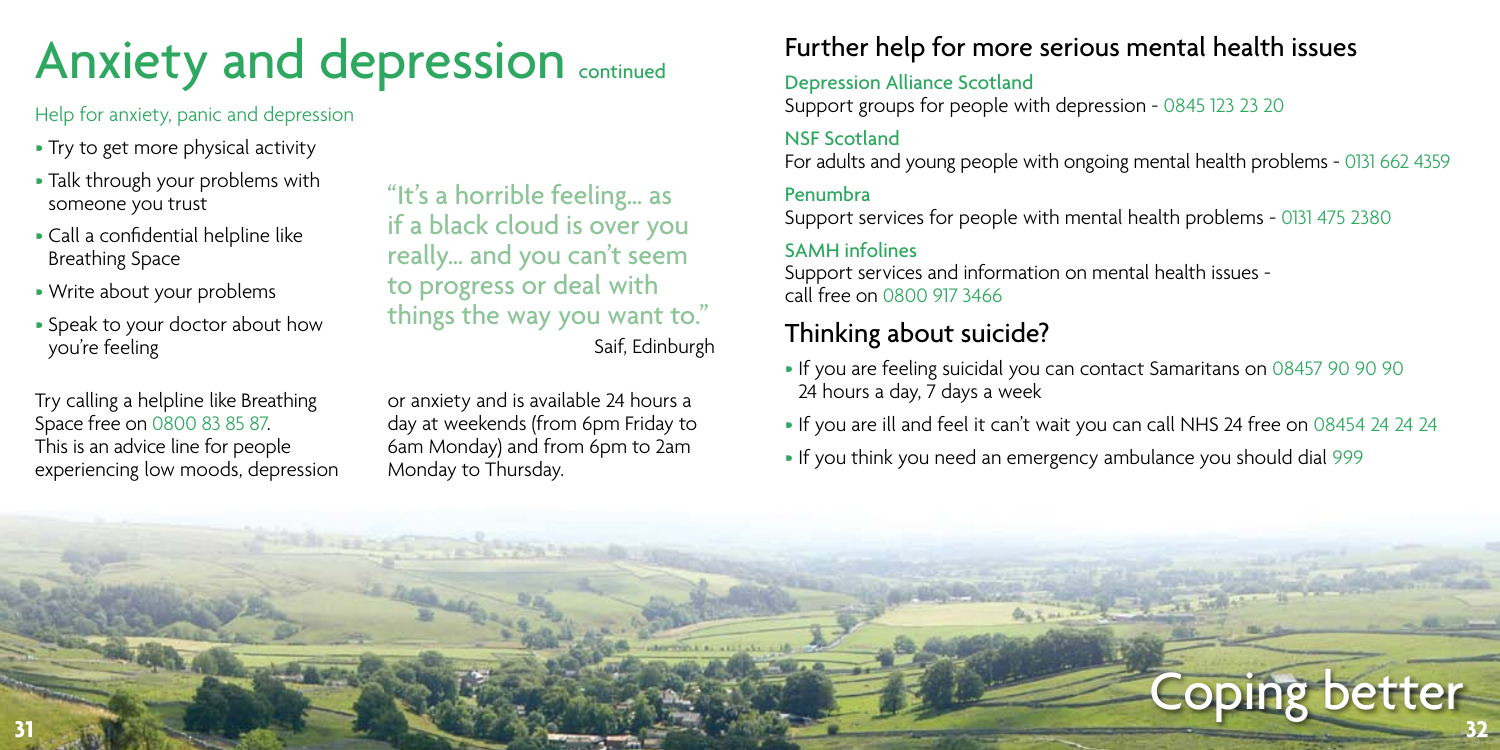## Dealing with the past

Stress is often about the problems we face day to day. But some people's problems have a lot to do with what happened in the past

#### For example…

- someone who was hit as a child might find themselves stuck in violent relationships as an adult
- children who were sexually abused might have problems trusting people when they grow up
- someone who was bullied at school might be bullied at work

Sometimes it's obvious how bad experiences in the past can make life difficult right now. But that connection isn't always easy for us to see ourselves.

#### These contacts may help:

www.survivorscotland.com for adult survivors of childhood sexual abuse.

Rape Crisis Scotland - support for anyone affected by sexual violence. Call free on 08088 010302.

It can be helpful to talk to a professional therapist who can help to work out the answers to questions like…

- "why does this same situation happen to me again and again?"
- "why can't I stop it, when this is so bad for me?"
- "why do I sometimes burst into tears for no reason?"
- "years later, I still can't cope with this bereavement"
- "if I don't keep a lid on my feelings, I feel like I might explode"

If your problem seems a bit like this, try to talk about it with someone you trust (including your GP). Even if the best you can say is "I know I shouldn't feel like this, but I can't work out why," that can be a useful first step.

# Learning from bad experiences **<sup>33</sup> <sup>34</sup>**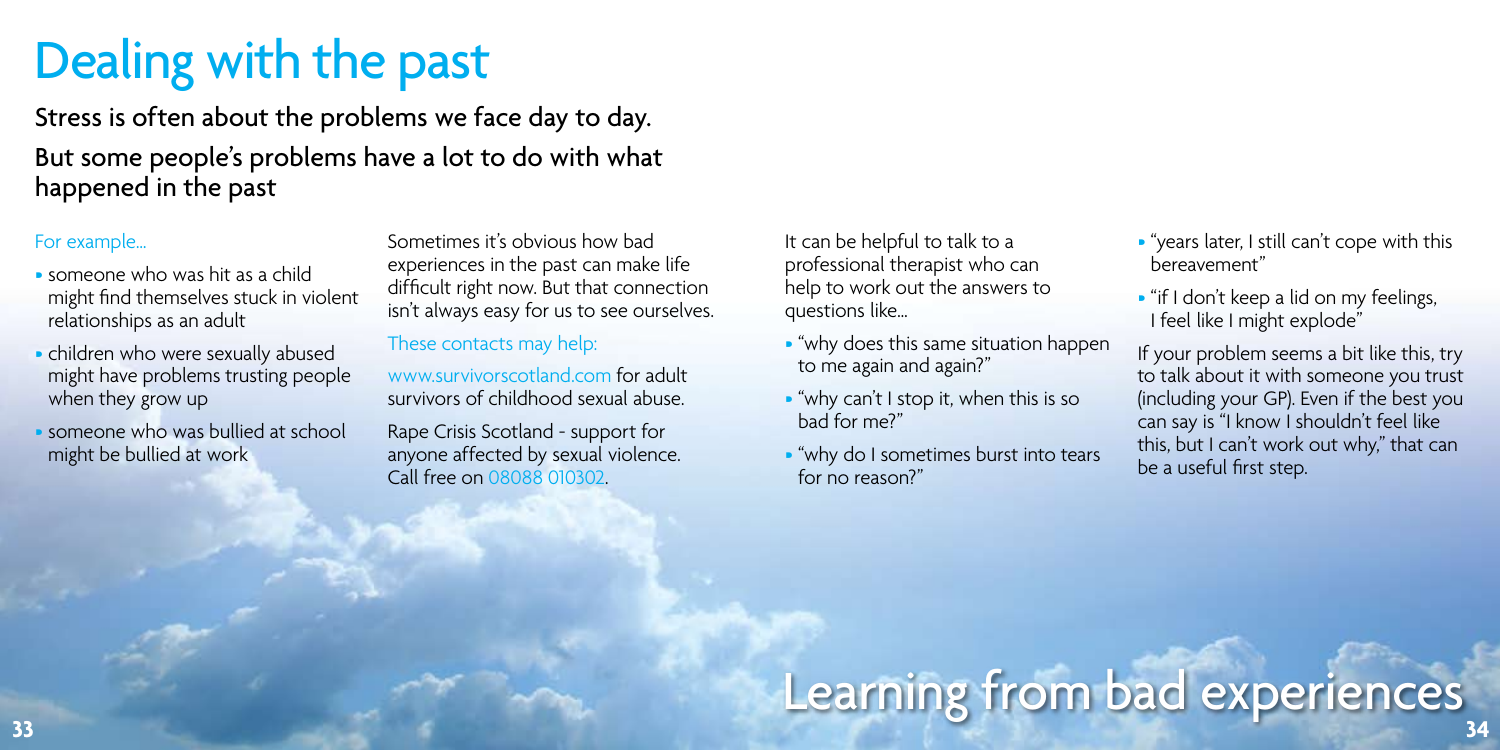### Take action now

There are lots of practical, positive steps we can take to deal with stress.

- Doing relaxation exercises
- Working through problems
- Talking to someone
- Getting involved in the community
- Helping others

All of these can help, but starting with a relaxation exercise will put you in the right frame of mind to start dealing with your stress.

Paying attention to our breathing can be a good way to relax and focus our thoughts.

The two simple exercises to follow ease some of the immediate effects

of stress - tense muscles, irregular breathing and poor concentration.

Try them every day for a couple of weeks and any time you feel stressed to see if you notice a difference.

Watch demonstrations of these exercises and get links to free relaxation downloads at www.stepsforstress.org

### Take action now **35 36**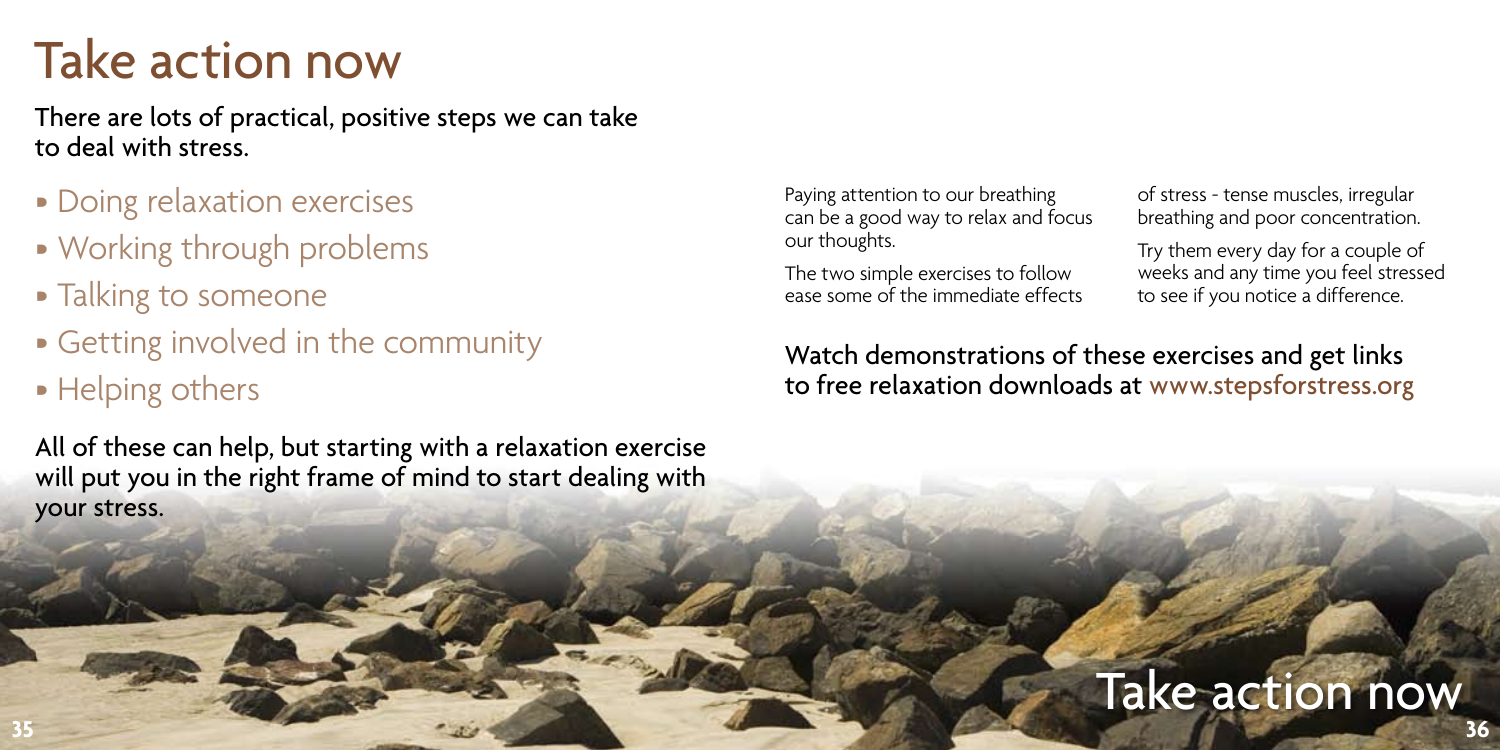### Relaxation exercise 1

### Simple breathing exercise - comfortable stomach breathing

Sitting comfortably, breathe gently, slowly and evenly.

Count in your mind, letting each count last about a second. Use a clock if you like:

- 1. Rest your hand on your belly button. Take a normal breath in and hold it as you count to 5.
- 2. Breathe out slowly, relaxing your shoulders, face and body, as you count to 4.
- 3. Breathe in slowly, letting your hand move outwards with your stomach, as you count to 4.
- 4. Breathe out slowly and let your hand and stomach move inwards, as you count to 4.
- 5. Breathe like this for 5 more breaths, focusing on your hand and stomach as they rise and fall, relaxing more with each breath.
- 6. Hold your breath like you did at the beginning and repeat the whole exercise again.

Notice the stretching sensation as you breathe in. As you breathe out notice the relaxation that follows. With practice, you may find you can breathe more slowly.

Practice this exercise regularly so it's easy to use any time you feel anxious. You can also use it in bed to help you sleep.

### Relaxation exercise 2

### Simple muscle relaxation exercise

When stressed, we carry tension in our muscles without noticing it. This exercise makes you aware of that tension so you can let it go.

Sit or lie down and make yourself comfortable.

As you do this exercise, use the comfortable stomach breathing from Exercise 1.

1. Breathe in, clench your right hand, notice the tension in your hand and arm.

*Breathe out, relax, notice the difference.*

2. Breathe in, clench your left hand, notice the tension.

*Breathe out, relax, notice the difference.*

Notice how comfortably heavy your hands and arms feel when you let them relax.

3. Breathe in, clench your thighs and buttocks, notice the tension.

*Breathe out, relax, notice the difference.* 

4. Breathe in, bend your feet up, notice the tension in your legs and feet.

*Breathe out, relax, notice the difference.* 

5. Breathe in and point your toes, notice the tension in your legs and feet.

*Breathe out, relax, notice the difference.* 

Allow the relaxation to deepen. Notice the pleasurable sensation of heaviness in your legs and arms as you relax them.

### Take action now **37 38**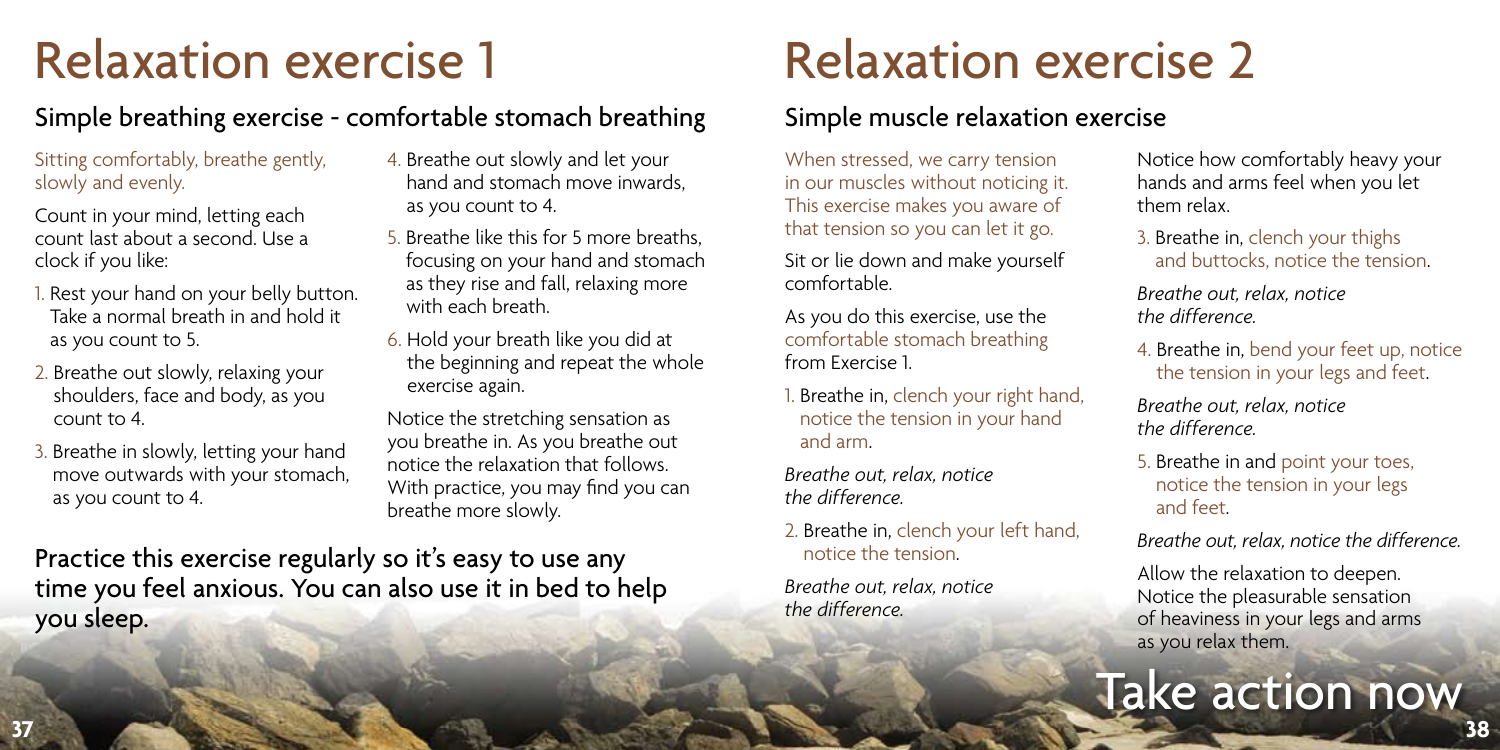### Relaxation exercise 2 continued

6. Breathe in and 'shrug' your shoulders to your ears, notice the tension in your shoulders and neck.

*Breathe out, relax, notice the difference.* 

7. Breathe in and lift your eyebrows, wrinkling your forehead, notice the tension.

*Breathe out, relax, notice the difference.* 

8. Breathe in and squeeze your eyes closed, notice the tension around your eyes.

*Breathe out, relax, notice the difference.* 

9. Breathe in and tense your jaw, notice the tension in your mouth and jaw.

*Breathe out, notice how comfortable your whole face feels as you allow it to relax.*

10. Continue to relax, breathing calmly, using comfortable stomach breathing.

Practice this exercise regularly to make it easier to let go of tensions when you're under pressure.

## Problem solving

Facing up to problems actually reduces stress and increases our confidence.

### Find 10 minutes - and a pen - and let's have a go...

#### 1. Get ready!

Do a relaxation exercise (page 37-39) to help focus your mind, or go for a walk before you start. Even relaxing just a little bit is worth it.

#### 2. Take a reality check.

Are your worries and fears realistic? Take a look at 'Thinking straight' (page 23). Problems still there? Move on to step 3.

#### 3. Be clear what the problem is.

Write down everything that's bothering you on the 'My problem list' (page 45).

4. Well done! Now choose just one problem to work on.

Write it in the first problem space on the 'Steps I can take' list (page 45).

#### 5. Break it down.

Think of small, specific steps to start sorting the problem. Write them under 'Steps I can take'. Look for sources of help and support to assist you (page 42-44) as a starting point. Give each step a time when you'll do it by. Check off each step when you've done it.

### Take action now **39 40**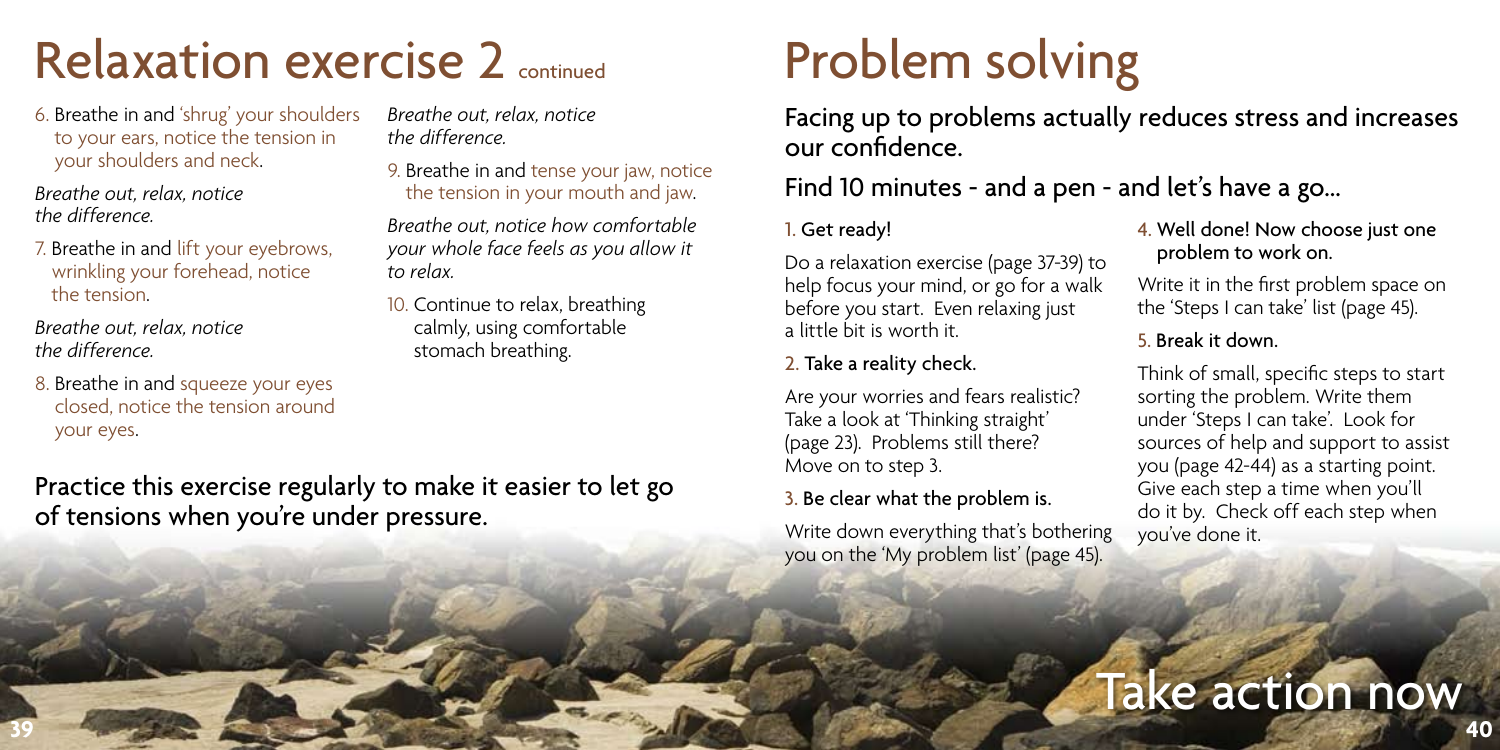## Problem solving continued

#### 6. Be realistic

Take one step at a time - steady effort is needed for lasting change. Congratulate yourself - look at the steps you've already taken. Be patient - give your steps time to work.

#### 7. Keep at it

Fixed that first problem? Well done! Give yourself a reward and tick it off the list.

If your steps haven't worked...

- Work on another problem come back to this one later
- Sleeping on it or talking to someone may help
- Some solutions need ongoing effort - see "Change for good!" (page 19) for more ideas

Sometimes learning new things can be frustrating. Keep going and it will make you stronger. And learn from setbacks and mistakes – don't dwell on them. This is the best way to improve. Remember, you can change.

### When you are deciding what to do about your problems, some of these suggestions might be helpful:

#### Money worries

- Talk to your bank or building society about how they can help you manage your money
- If you face going into the red, warn your bank. An authorised overdraft is much cheaper than an unauthorised one
- If you're having to choose which debts to pay off, and which to ignore, the www.direct.gov.uk website has a handy advice sheet

#### Unemployment or the threat of redundancy

Read your contract of employment to understand your rights to redundancy pay. The statutory legal minimum currently stands at one week for every complete year worked, up to a maximum of 12 weeks.

- Look for cheaper gas & electricity deals, and get help to keep your home warm by calling Energy Assistance free on 0800 512 012
- Speak to Citizens Advice for free benefits, housing, financial and legal advice - look in The Phone Book under "Citizens Advice"

For confidential and impartial advice on all debt problems call the National Debtline free on 0808 808 4000. You don't have to give your personal details and can remain anonymous if you wish.

If you aren't able to line up another job straight away but are actively looking for work, you should be able to claim jobseeker's allowance. You may also be able to claim housing benefit and council tax benefit. If your income has

### Take action now **41 42**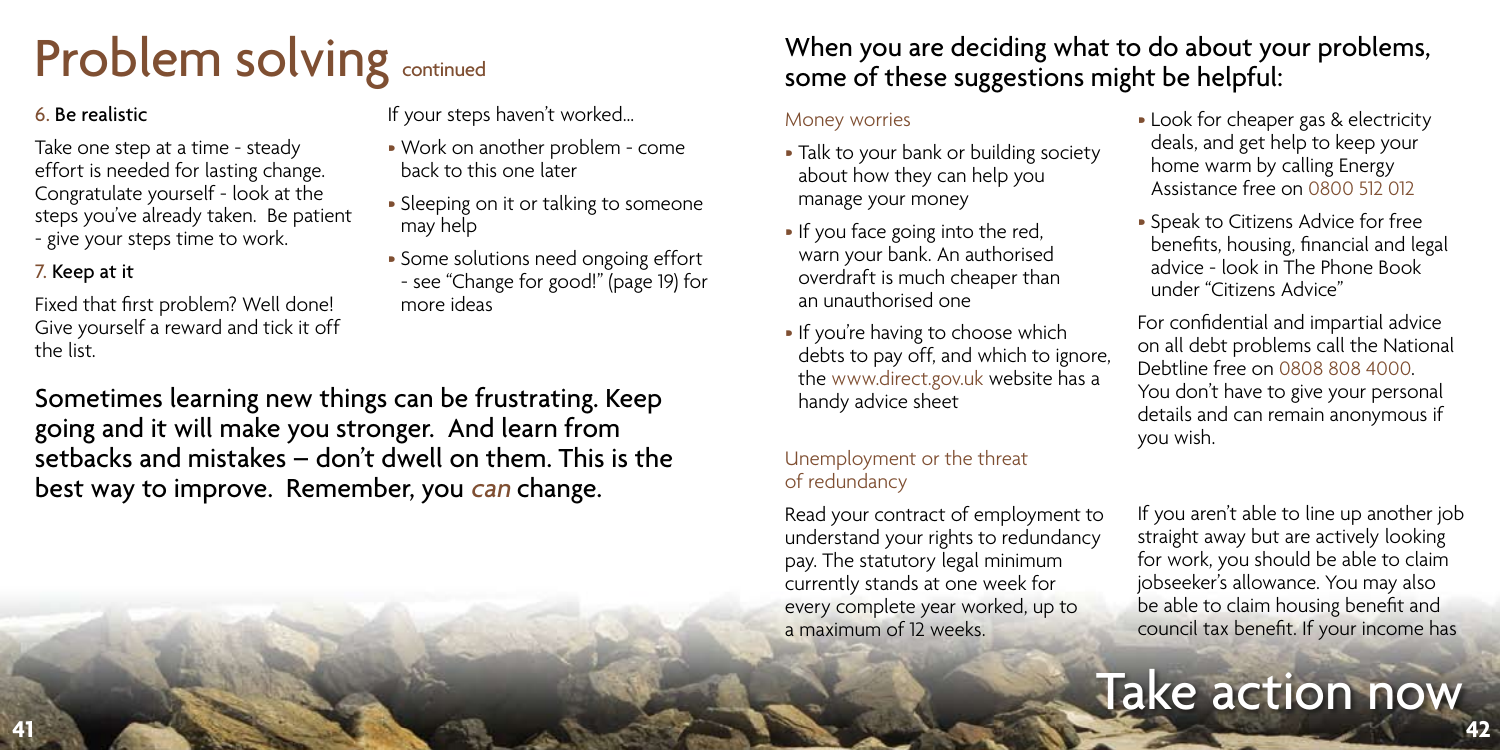## Problem solving continued

fallen you should also get your child tax credits recalculated. Visit your local job centre or go online at www.jobcentreplus.gov.uk

Check whether you have any payment protection insurance (PPI) for your mortgage, personal loans or credit cards. PPI covers your monthly repayments if you suffer an accident, sickness or unemployment (it's sometimes called ASU cover).

If you're struggling with your mortgage repayments, let your lender know as soon as possible. They may agree a reduced payment plan, or let you repay the interest only until you have another job.

Problems at work, discrimination or unfair treatment

Talk to your manager about reducing your workloads, or getting extra training or help.

Speak to your union if you're a member or the Equality & Human Rights Commission on 0845 604 5510.

#### Relationship problems

Read page 26-27 of this booklet for more information.

Call Relationships Scotland who deal with couple counselling, family mediation and family support on 0845 119 2020.

#### Family problems

If you are caring for a relative or loved one and need support call CarersLine free on 0808 808 7777.

#### Difficulties with children and parenting

- Read page 28-29 of this booklet for more help
- Call Parentline free on 0808 800 2222 for confidential advice on any parenting issue. If you're a lone parent looking for support call the Lone Parent Helpline free on 0808 801 0323

#### Domestic abuse

- Don't suffer any longer. Call the Domestic Abuse Helpline free on 0800 027 1234.
- Or Scottish Women's Aid on 0131 226 6606

#### The loss of a loved one

• Try calling Cruse Bereavement Care on 0844 477 9400

"Still there's problems and there's always more but it's better now I'm chipping away at them." Dineo, Edinburgh

#### Illness

- Talk to your GP or call NHS 24 for any health issue free on 08454 24 24 24
- If you have a long-term illness, NHS 24 or your GP will put you in touch with support services and groups

#### Caring for someone who is ill or disabled

- Is there anyone else who can help and give you a break?
- Call the CarersLine support for anyone caring for a relative or loved one free on 0808 808 7777

#### Crime

• Your local police station will give you advice and point you in the direction of support services, or try Victim Support on 0845 603 9213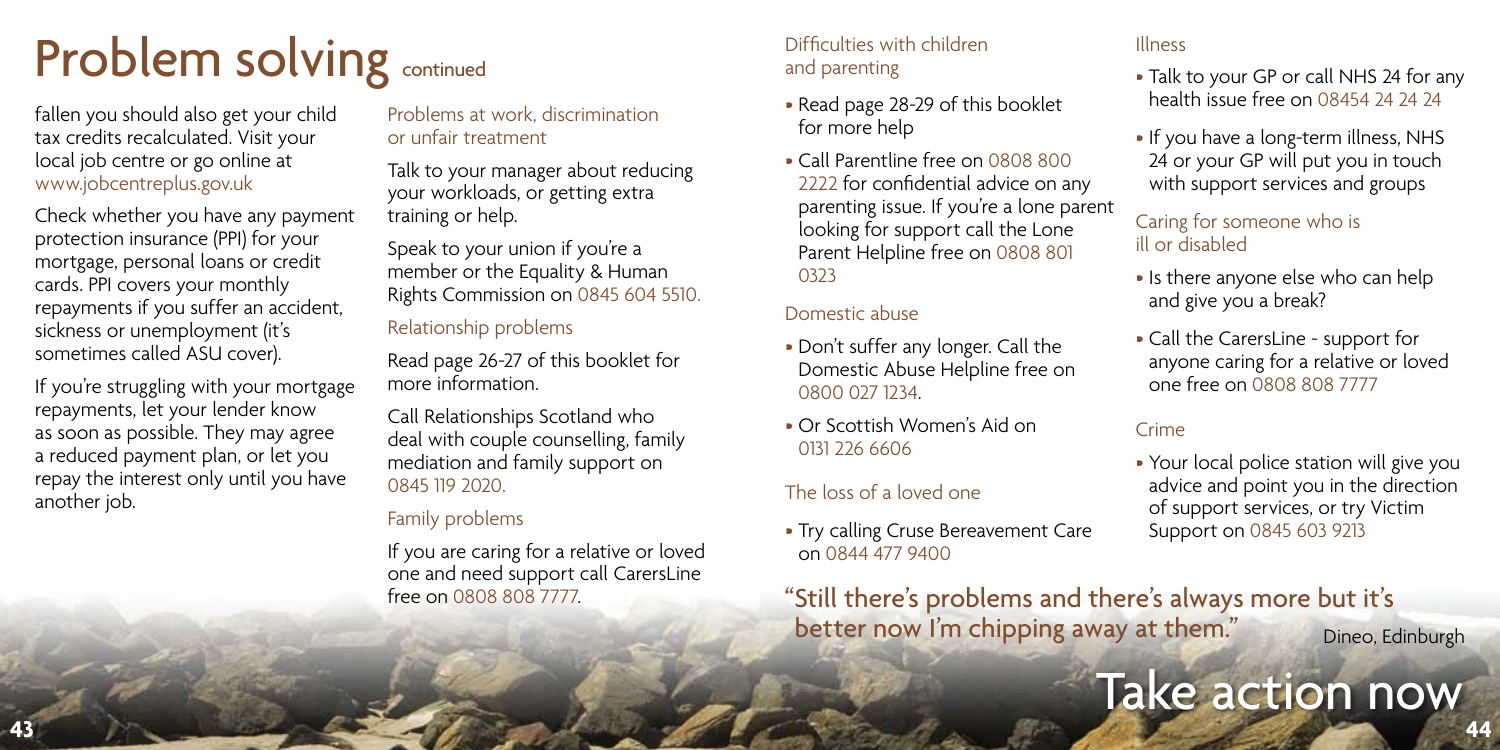## My problem list

Writing down your problems is a good place to start. Once you have written them down move on to the next page to work out what steps you can take to start to solve them. For some ideas see page 42.

| Problem | Steps I can take | When? | Progress |
|---------|------------------|-------|----------|
|         |                  |       |          |
|         |                  |       |          |
|         |                  |       |          |
|         |                  |       |          |
|         |                  |       |          |
|         |                  |       |          |
|         |                  |       |          |
|         |                  |       |          |
|         |                  |       |          |
|         |                  |       |          |

## My problem list

| Problem | Steps I can take | When? | Progress |
|---------|------------------|-------|----------|
|         |                  |       |          |
|         |                  |       |          |
|         |                  |       |          |
|         |                  |       |          |
|         |                  |       |          |
|         |                  |       |          |
|         |                  |       |          |
|         |                  |       |          |
|         |                  |       |          |
|         |                  |       |          |
|         |                  |       |          |
|         |                  |       |          |

### Take action now **45 46**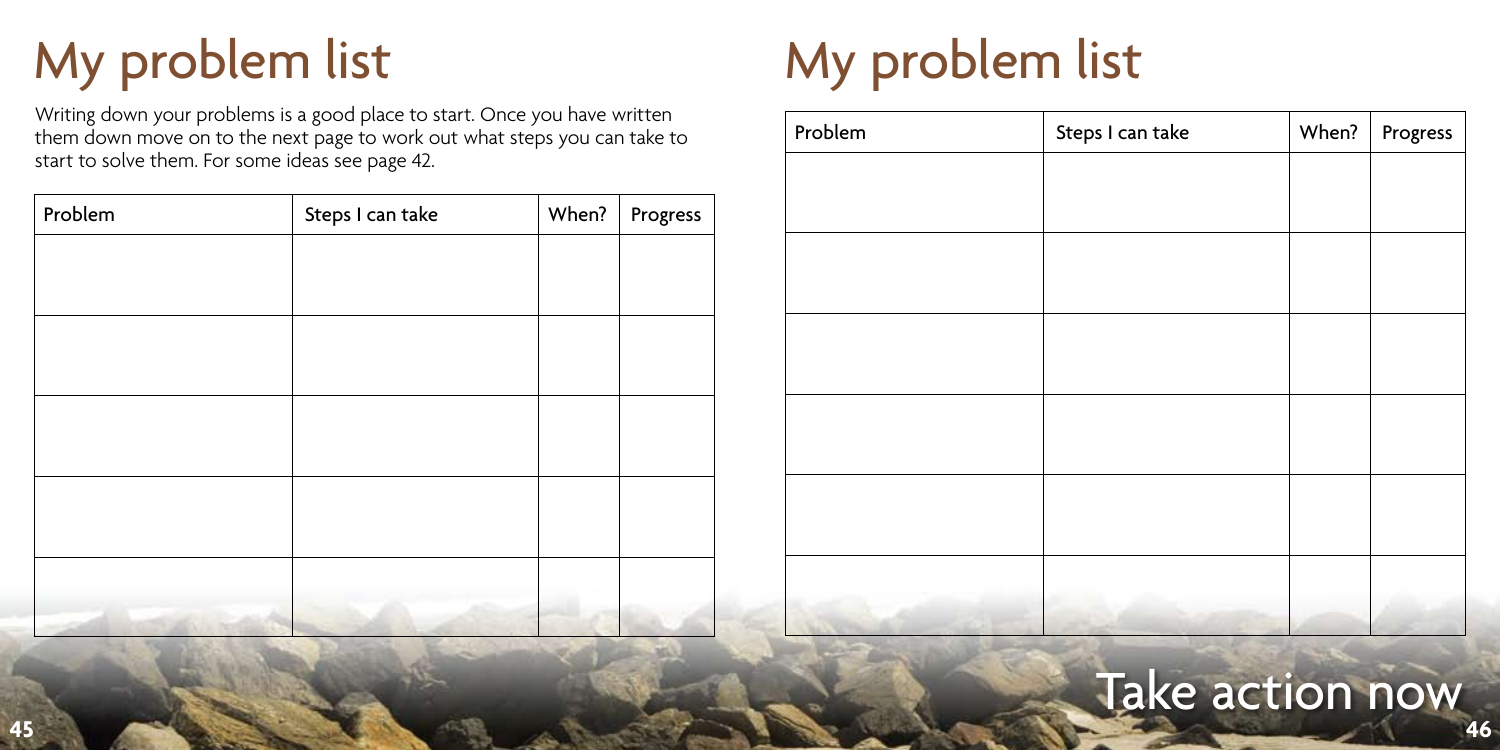## Three good things

Research shows that writing about three things that went well, and thinking about why each good thing happened can increase our mood and help us to feel more optimistic. Try doing this once a week before you go to bed and see if it makes you feel better.

Use this sheet to get you started:

| WEEK1                       |                      |  |  |
|-----------------------------|----------------------|--|--|
| Three things that went well | Why did they happen? |  |  |
| 1.                          |                      |  |  |
|                             |                      |  |  |
| 2.                          |                      |  |  |
| 3.                          |                      |  |  |
|                             |                      |  |  |
|                             |                      |  |  |

| WEEK 2                      |                      |  |
|-----------------------------|----------------------|--|
| Three things that went well | Why did they happen? |  |
| 1.                          |                      |  |
|                             |                      |  |
| 2.                          |                      |  |
| 3.                          |                      |  |
|                             |                      |  |
|                             |                      |  |

|    |  |  | WEEK 3                      |                      |  |
|----|--|--|-----------------------------|----------------------|--|
| z. |  |  | Three things that went well | Why did they happen? |  |
| 3. |  |  | п.                          |                      |  |
|    |  |  | 2.                          |                      |  |
|    |  |  |                             |                      |  |
|    |  |  |                             |                      |  |
| 47 |  |  |                             | 48                   |  |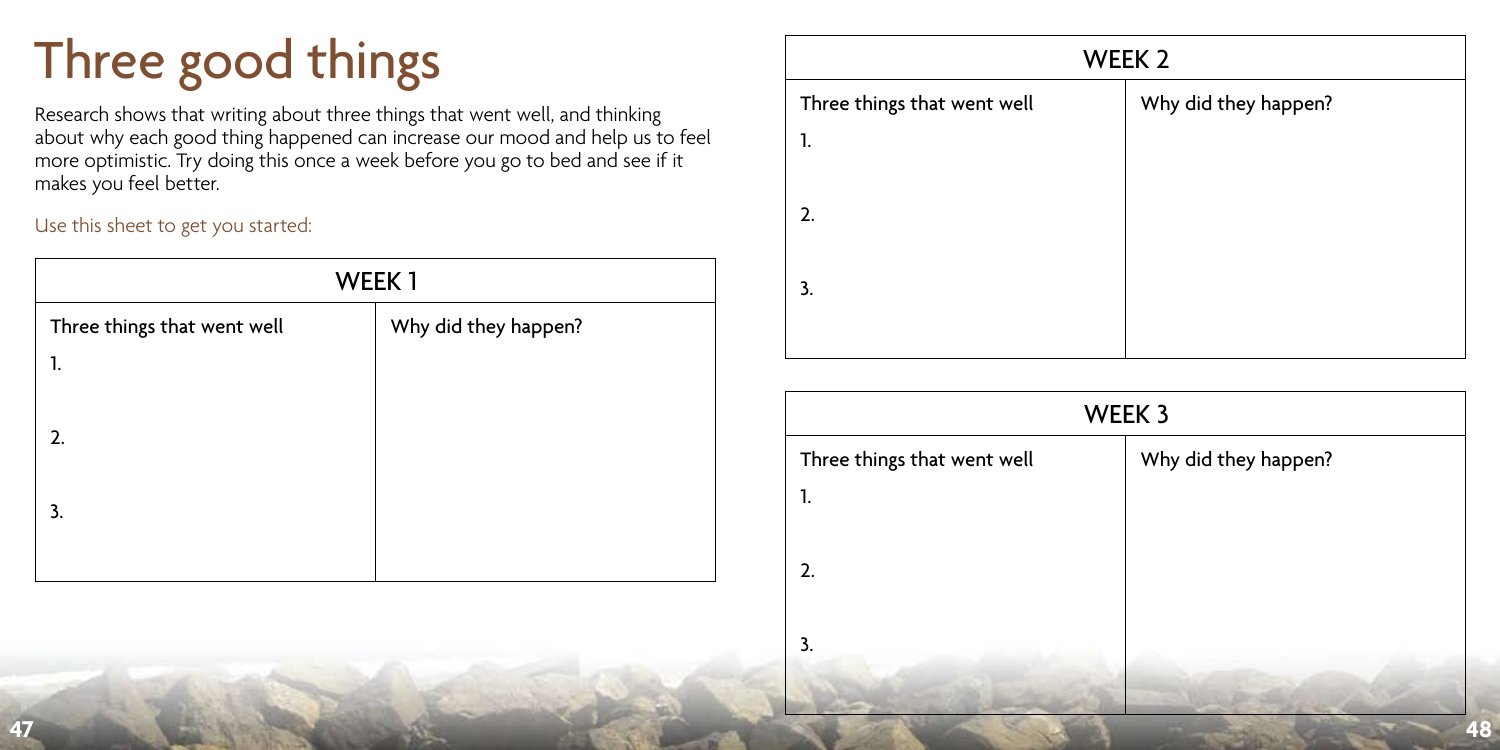## Getting involved

A sense of belonging, having people to talk to and sharing experiences helps us stay happy and well.

### Getting involved in the community helps us cope better when times are hard.

#### Belonging matters

It's human nature to feel better when we're involved with others, especially if we are working towards something that's bigger than ourselves. This could be following your team, or volunteering to help others.

#### What can I do

There's lots going on in your community. Check community centre and library notice boards and the local press to find out about groups and activities you can get involved with.

If there are problems where you live that need to be fixed, let your councillor, MSP or MP know about it. See www.scottish.parliament.uk and local authority websites for contact details.

#### Online communities

Search online using 'forum' or 'community' plus the interest of your choice - e.g. 'bowling forum'. Or look for 'meet-up' websites that detail groups in your local area for example www.meetup.com

## Helping others

Helping others can make us feel better about ourselves and better connected to those around us.

#### Helping friends and family members in need

This can be as simple as getting them to talk about what's happening and listening to their problems and worries.

- Try not to interrupt them
- Don't feel you have to give advice or try to solve their problems
- Friendly silences give people time to think

Encourage them to seek help if they need it. They might find this guide useful - why not get them a copy?

#### Volunteering

Voluntary work is work for a notfor-profit organisation, or work for someone who is not a family member, where only reasonable expenses are paid. Volunteering helps others and can improve our own situation.

There are thousands of things you can do in Scotland, such as

- helping out at playgroups
- visiting elderly people or hospital patients
- working in hospital radio
- clearing canals or planting trees
- helping at animal sanctuaries
- working in a charity shop

### **49 50** Take action now

Even saying hello to your neighbours can be a good start.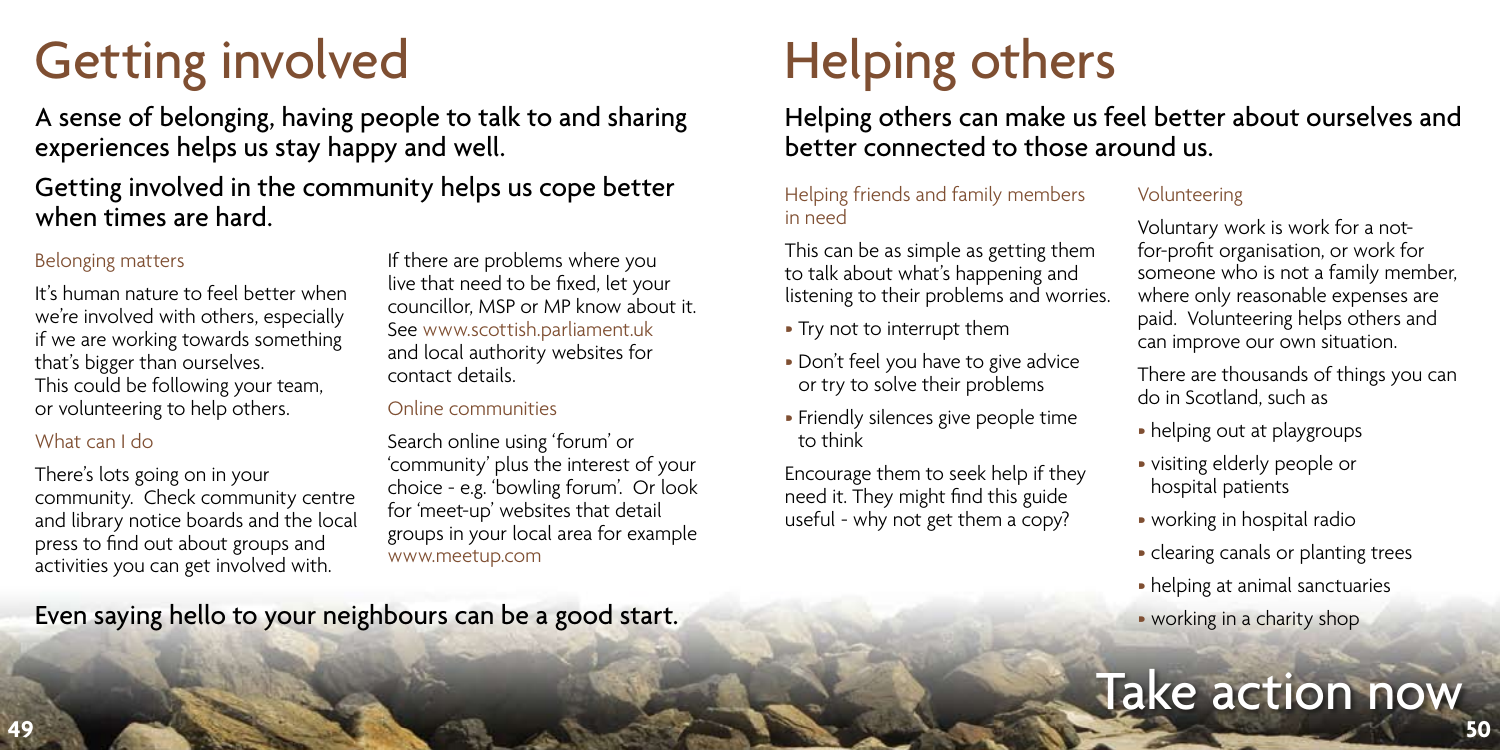## Helping others continued

#### You can:

- get the satisfaction of feeling useful
- brush up on your skills and learn new ones
- get out and meet new people

Volunteers often go on to find paid work in the same kind of role.

## Further help

### Self-help

Self-help books, websites and leaflets can help you take control. Ask at your local library and search online.

#### Stress management classes

Ask your doctor or at your local community centre.

Volunteering won't affect your Job Seeker's Allowance or Incapacity Benefit, go to www.volunteerscotland.org.uk for more information.

Call Volunteer Development Scotland to find your local volunteer centre - 01786 479593 - or look up vacancies at www.volunteerscotland.org.uk

#### See your doctor about stress and mood problems

The more information you give, the better they'll be able to help you:

- Be clear you think you're having problems with stress and mood
- Say how you feel and how it's affecting your day-to-day life, work and relationships
- Tell them about any physical symptoms - aches, pains, stomach upsets, difficulty sleeping or sleeping too much
- Tell them about any troubling thoughts, especially if you've been thinking about death or taking your own life
- Tell them about any difficult situations - it's helpful if your doctor understands what's going on in your life

Making a list of what you want to say is useful - or tell a trusted friend and take them with you.

#### Talking treatments

Talking treatments, such as Cognitive Behavioural Therapy (CBT), help people work through and change the way they think and react. CBT is an effective treatment for mild to moderate depression, anxiety and panic attacks.

Ask your doctor about CBT, try it online at www.livinglifetothefull.com or find CBT books at your local library.

#### Counselling

Counselling helps people work through their thoughts, feelings and reactions.

For more information, go to www.cosca.org.uk (Scotland's professional body for counselling and psychotherapy).

For tips on how to become more motivated and to increase your feelings of well-being, go to the Positive Psychology resource section at The Centre for Confidence and Well-being www.centreforconfidence.co.uk

#### Need to talk?

Call the Breathing Space advice line in confidence free on 0800 83 85 87 or Samaritans on 08457 90 90 90 and at jo@samaritans.org

### Take action now **51 52**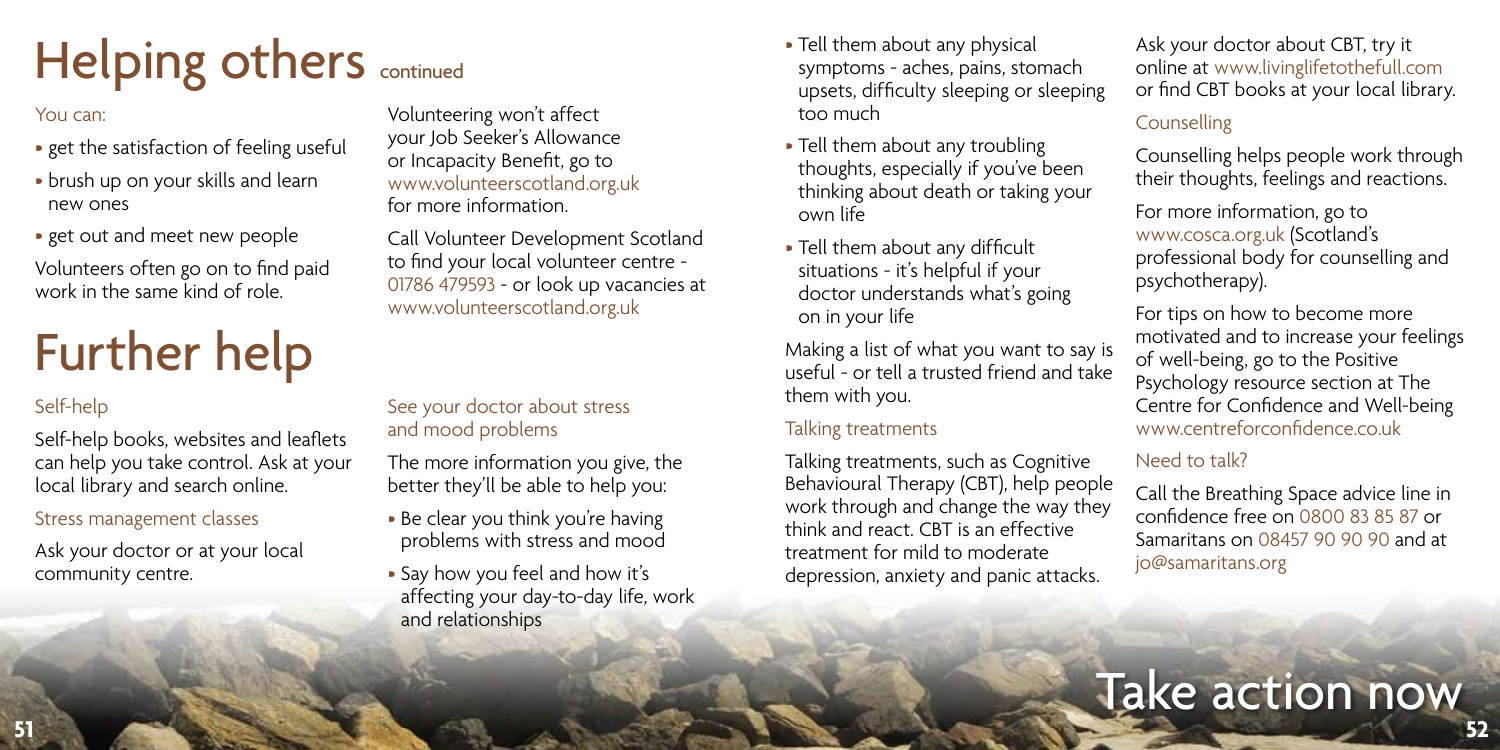

| and the control of the control                                              |  |
|-----------------------------------------------------------------------------|--|
| the property of the control of the control of the control of the control of |  |

## **Take action now**